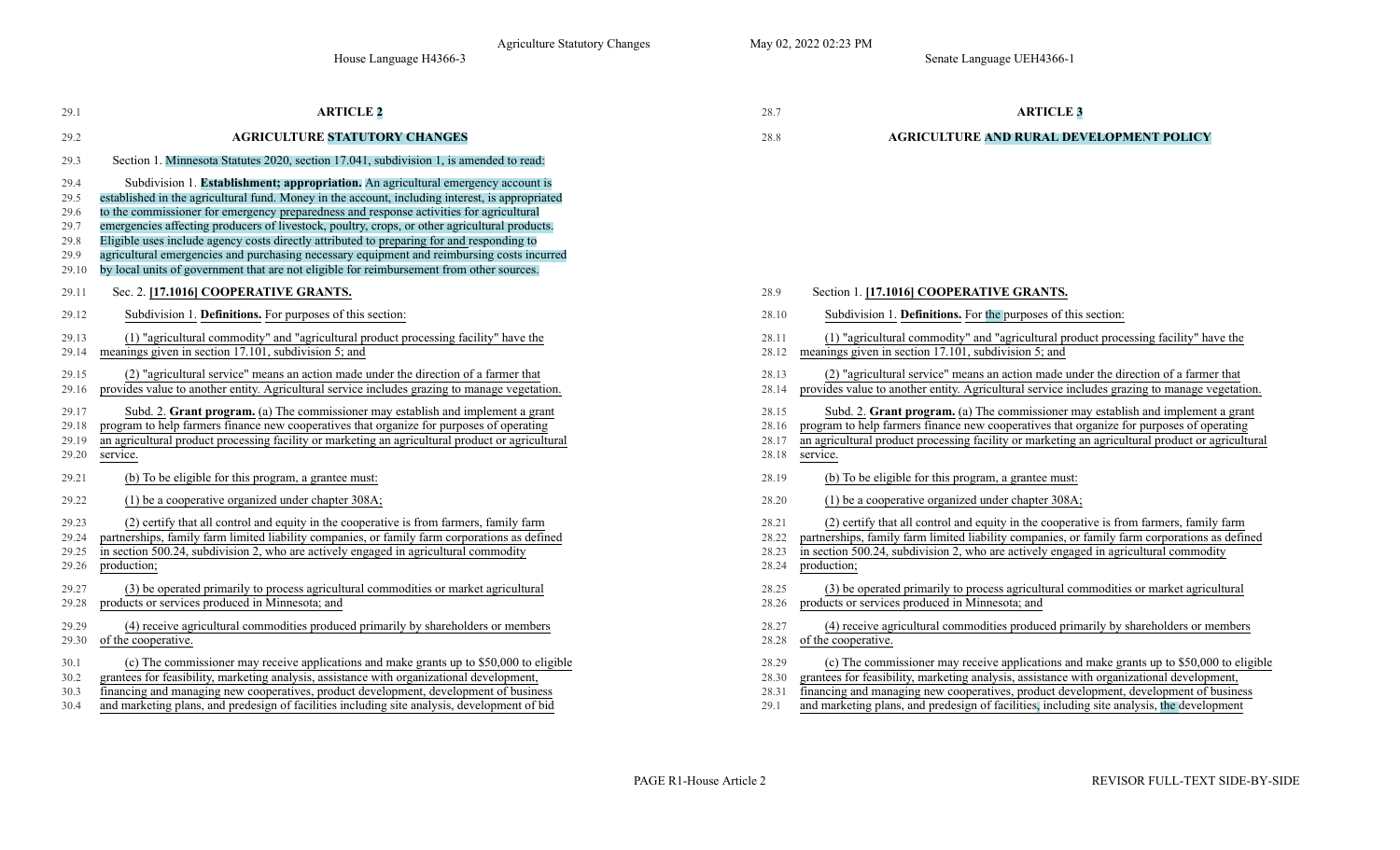Agriculture Statutory Changes May 02, 2022 02:23 PM

## 30.5 specifications, preliminary blueprints and schematics, and completion of purchase agreements

- 30.6 and other necessary legal documents.
- 30.7 Sec. 3. Minnesota Statutes 2020, section 17.117, subdivision 9, is amended to read: 30.22 Sec. 3. Minnesota Statutes 2020, section 17.117, subdivision 9, is amended to read:
- 30.8 Subd. 9. **Allocation rescission.** (a) Continued availability of allocations granted to a
- 30.9 local government unit is contingent upon the commissioner's approval of the local
- 30.10 government unit's annual report. The commissioner shall review this annual report to ensure<br>30.25 government unit's annual report to ensure 30.25 government unit's annual report. The commissioner shall review this an
- 
- 30.12 management plan, other local planning documents, the requirements of the funding source, 30.27 management plan, other local planning documents, the requirements of the funding source,
- 
- 30.14 uses of the money are not consistent with these requirements, the commissioner shall rescind
- 30.15 all or part of the allocation awarded to a local government unit.
- 30.16 (b) The commissioner may rescind funds allocated to the local government unit that are
- 30.17 not designated to committed projects or disbursed within one year from the date of the
- 30.18 allocation agreement.

| 30.19 | (c) An additional year to use the undisbursed portion of an allocation may be granted  |  |
|-------|----------------------------------------------------------------------------------------|--|
|       | 30.20 by the commissioner under extenuating circumstances The commissioner may rescind |  |

- 30.21 uncommitted allocations.
- 30.22 Sec. 4. Minnesota Statutes 2020, section 17.117, subdivision 9a, is amended to read: 31.7 Sec. 4. Minnesota Statutes 2020, section 17.117, subdivision 9a, is amended to read:
- 30.23 Subd. 9a. **Authority and responsibilities of local government units.** (a) A local 30.24 government unit that enters into an allocation agreement with the commissioner:
- 30.25 (1) is responsible for the local administration and implementation of the program in 30.26 accordance with this section;
- 30.27 (2) may submit applications for allocations to the commissioner; 31.12 (2) may submit applications for allocations to the commissioner;

30.28 (3) shall identify, develop, determine eligibility, define and approve projects, designate 30.29 maximum loan amounts for projects, and certify completion of projects implemented under 30.30 this program. In areas where no local government unit has applied for funds under this 30.30 this program. In areas where no local government unit has applied for funds under this 31.15 this program. In areas where no local government unit has applied for funds under this 31.16 this program, the commissioner

- 30.31 program, the commissioner may appoint a local government unit to review and certify 31.16 program, the commissioner may appoint a local government unit to review and certify
- 31.1 projects or the commissioner may assume the authority and responsibility of the local
- 31.2 government unit;

31.3 (4) shall certify as eligible only projects that are within its geographic jurisdiction or 31.4 within the geographic area identified in its local comprehensive water management plans 31.5 or other local planning documents;

- 31.6 (5) may require withholding by the local lender of all or a portion of the loan to the
- 
- 31.7 borrower until satisfactory completion of all required components of a certified project;
- 
- 29.2 of bid specifications, preliminary blueprints and schematics, and the completion of purchase
- 29.3 agreements and other necessary legal documents.
- 29.4 (d) Grants must be matched dollar-for-dollar with other money or in-kind contributions.
- 29.5 (e) State funds must not be used for grants.
- 
- 30.23 Subd. 9. **Allocation rescission.** (a) Continued availability of allocations granted to a
- 30.24 local government unit is contingent upon the commissioner's approval of the local
- 
- 30.11 that the past and future uses of the funds are consistent with the comprehensive water<br>30.12 management plan, other local planning documents, the requirements of the funding source,<br>30.27 management plan, other local
	-
- 30.13 and compliance to program requirements. If the commissioner concludes the past or intended 30.28 and compliance to program requirements. If the commissioner concludes the past or intended
	- 30.29 uses of the money are not consistent with these requirements, the commissioner shall rescind
	- 30.30 all or part of the allocation awarded to a local government unit.
	- 31.1 (b) The commissioner may rescind funds allocated to the local government unit that are
	- 31.2 not designated to committed projects or disbursed within one year from the date of the
	- 31.3 allocation agreement.
	- 31.4 (c) An additional year to use the undisbursed portion of an allocation may be granted
	- 31.5 by the commissioner under extenuating circumstances The commissioner may rescind 31.6 uncommitted allocations.
	-
	- 31.8 Subd. 9a. **Authority and responsibilities of local government units.** (a) A local
	- 31.9 government unit that enters into an allocation agreement with the commissioner:
	- 31.10 (1) is responsible for the local administration and implementation of the program in 31.11 accordance with this section;
	-
	- 31.13 (3) shall identify, develop, determine eligibility, define and approve projects, designate
	- 31.14 maximum loan amounts for projects, and certify completion of projects implemented under
	-
	-
	- 31.17 projects or the commissioner may assume the authority and responsibility of the local
	- 31.18 government unit;

31.19 (4) shall certify as eligible only projects that are within its geographic jurisdiction or 31.20 within the geographic area identified in its local comprehensive water management plans 31.21 or other local planning documents;

31.22 (5) may require withholding by the local lender of all or a portion of the loan to the 31.23 borrower until satisfactory completion of all required components of a certified project;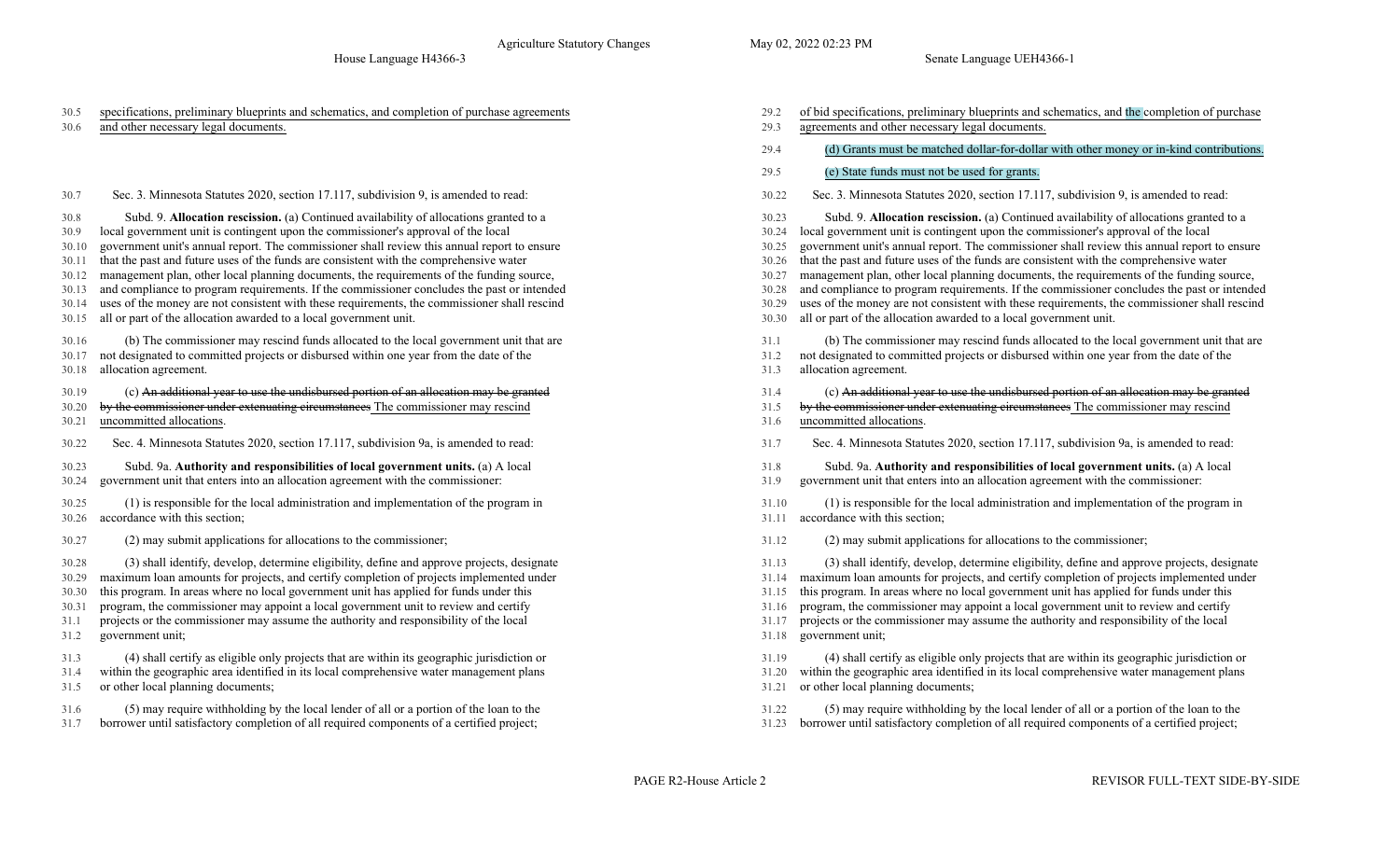31.8 (6) must identify which account is used to finance an approved project if the local

## House Language H4366-3 Senate Language UEH4366-1

31.9 government unit has allocations from multiple accounts in the agricultural and environmental 31.10 revolving accounts;  $31.11$   $(7)$  (6) shall report to the commissioner annually the past and intended uses of allocations 31.12 awarded; and 31.13  $(8)$  (7) may request additional funds in excess of their allocation when funds are available 31.14 in the agricultural and environmental revolving accounts, as long as all other allocation 31.15 awards to the local government unit have been used or committed. 31.16 (b) If a local government unit withdraws from participation in this program, the local 31.17 government unit, or the commissioner in accordance with the priorities established under 31.18 subdivision 6a, may designate another local government unit that is eligible under subdivision 32.3 subdivision 6a, may designate another local government unit that is eligible under subdivision 31.19 6 as the new local government unit responsible for local administration of this program. 32.4 6 as the new local government unit responsible for local administration of this program. 31.20 This designated local government unit may accept responsibility and administration of 31.21 allocations awarded to the former responsible local government unit. 31.22 Sec. 5. Minnesota Statutes 2020, section 17.117, subdivision 10, is amended to read: Sec. 5. Minnesota Statutes 2020, section 17.117, subdivision 10, is amended to read: 31.23 Subd. 10. **Authority and responsibilities of local lenders.** (a) Local lenders may enter 31.24 into lender agreements with the commissioner. 31.25 (b) Local lenders may enter into loan agreements with borrowers to finance eligible 31.26 projects under this section. 31.27 (e) The local lender shall notify the local government unit of the loan amount issued to 31.28 the borrower after the closing of each loan. 31.29 (d) (c) Local lenders with local revolving loan accounts created before July 1, 2001, 31.30 may continue to retain and use those accounts in accordance with their lending agreements 31.31 for the full term of those agreements.  $32.1$  (e) (d) Local lenders, including local government units designating themselves as the 32.2 local lender, may enter into participation agreements with other lenders. 32.3  $(f)$  (e) Local lenders may enter into contracts with other lenders for the limited purposes 32.4 of loan review, processing and servicing, or to enter into loan agreements with borrowers 32.5 to finance projects under this section. Other lenders entering into contracts with local lenders 32.21 to finance projects under this section. Other lenders entering into contracts with local lender in subdivision 4, 32.6 under this section must meet the definition of local lender in subdivision 4, must comply 32.22 under this section must meet the definition of local lender in subdivision 4, must comply 32.7 with all provisions of the lender agreement and this section, and must guarantee repayment 32.8 of the loan funds to the local lender. 32.9  $\left(\frac{e}{x}\right)$  (f) When required by the local government unit, a local lender must withhold all or 32.10 a portion of the loan disbursement for a project until notified by the local government unit 32.11 that the project has been satisfactorily completed.

| 31.24 | (6) must identify which account is used to finance an approved project if the local                |
|-------|----------------------------------------------------------------------------------------------------|
|       | 31.25 government unit has allocations from multiple accounts in the agricultural and environmental |
|       | 31.26 revolving accounts:                                                                          |

 $31.27$   $(7)$  (6) shall report to the commissioner annually the past and intended uses of allocations 31.28 awarded; and

31.29  $(8)$  (7) may request additional funds in excess of their allocation when funds are available

31.30 in the agricultural and environmental revolving accounts, as long as all other allocation

- 31.31 awards to the local government unit have been used or committed.
- 32.1 (b) If a local government unit withdraws from participation in this program, the local
- 32.2 government unit, or the commissioner in accordance with the priorities established under
- 
- 
- 32.5 This designated local government unit may accept responsibility and administration of
- 32.6 allocations awarded to the former responsible local government unit.

32.8 Subd. 10. **Authority and responsibilities of local lenders.** (a) Local lenders may enter 32.9 into lender agreements with the commissioner.

32.10 (b) Local lenders may enter into loan agreements with borrowers to finance eligible 32.11 projects under this section.

## 32.12 (e) The local lender shall notify the local government unit of the loan amount issued to 32.13 the borrower after the closing of each loan.

- 32.14  $\left(\frac{d}{d}\right)$  (c) Local lenders with local revolving loan accounts created before July 1, 2001,
- 32.15 may continue to retain and use those accounts in accordance with their lending agreements 32.16 for the full term of those agreements.
- $32.17$  (e) (d) Local lenders, including local government units designating themselves as the 32.18 local lender, may enter into participation agreements with other lenders.
- $32.19$  (f) (e) Local lenders may enter into contracts with other lenders for the limited purposes
- 32.20 of loan review, processing and servicing, or to enter into loan agreements with borrowers<br>32.21 to finance projects under this section. Other lenders entering into contracts with local lenders
- 
- 
- 32.23 with all provisions of the lender agreement and this section, and must guarantee repayment
- 32.24 of the loan funds to the local lender.
- 32.25  $\left(\frac{e}{x}\right)$  (f) When required by the local government unit, a local lender must withhold all or
- 32.26 a portion of the loan disbursement for a project until notified by the local government unit
- 32.27 that the project has been satisfactorily completed.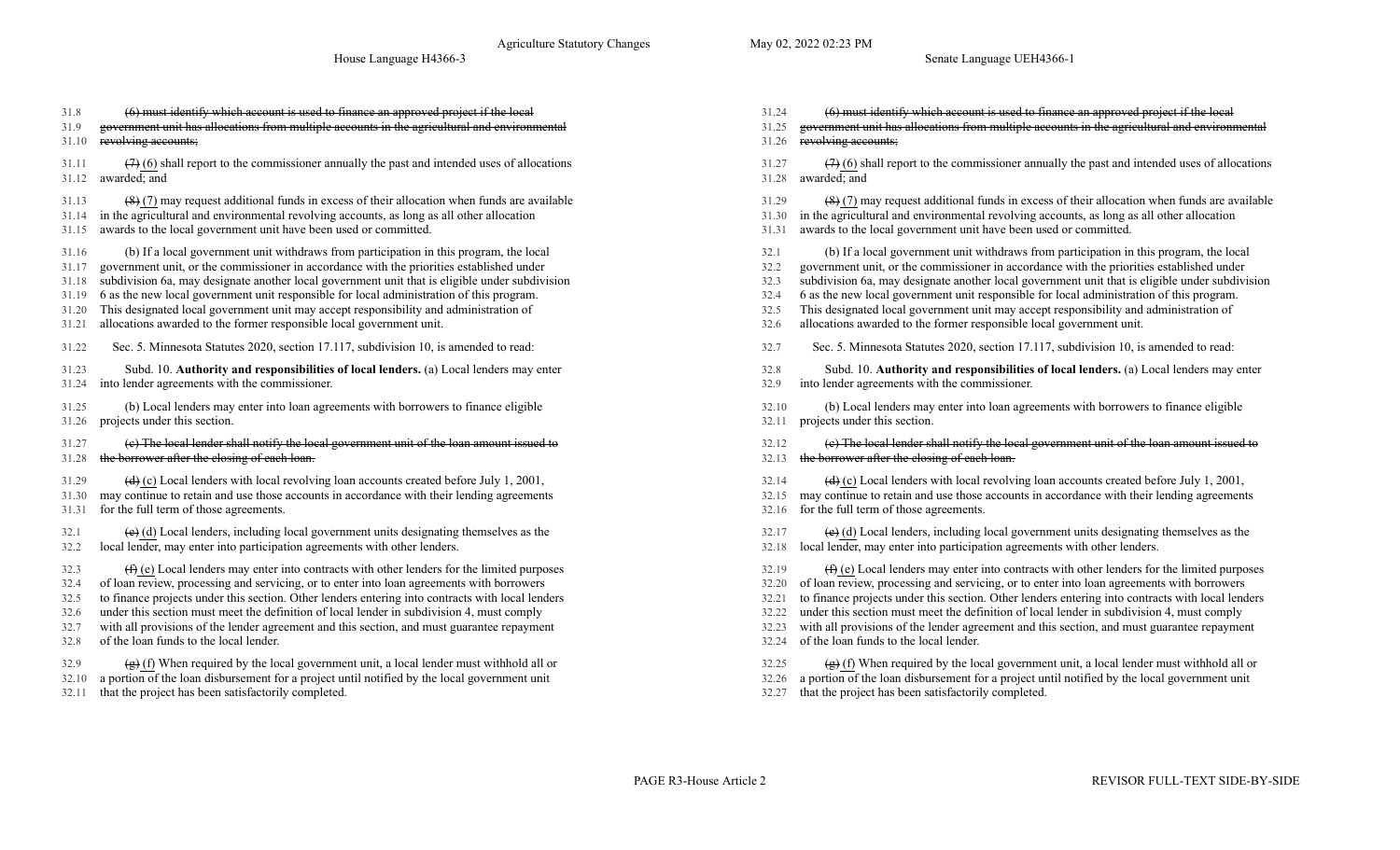- 32.12  $\left(\frac{h}{h}\right)$  (g) The local lender is responsible for repaying all funds provided by the commissioner 32.13 to the local lender.
- $\overrightarrow{a}$  (h) The local lender is responsible for collecting repayments from borrowers. If a
- 32.15 borrower defaults on a loan issued by the local lender, it is the responsibility of the local 32.16 lender to obtain repayment from the borrower. Default on the part of borrowers shall have
- 
- 32.17 no effect on the local lender's responsibility to repay its obligations to the commissioner
- 32.18 whether or not the local lender fully recovers defaulted amounts from borrowers.
- $32.19$  (i) The local lender shall provide sufficient collateral or protection to the commissioner 32.20 for the funds provided to the local lender. The commissioner must approve the collateral
- 32.21 or protection provided.
- 
- 32.23 Subd. 11. **Loans issued to borrower.** (a) Local lenders may issue loans only for projects
- 32.24 that are approved and certified by the local government unit as meeting priority needs
- 32.25 identified in a comprehensive water management plan or other local planning documents, 33.9 identified in a comprehensive water management plan or other local planning documents,
- 32.26 are in compliance with accepted practices, standards, specifications, or criteria, and are
- 32.27 eligible for financing under Environmental Protection Agency or other applicable guidelines.
- 32.28 (b) The local lender may use any additional criteria considered necessary to determine 32.29 the eligibility of borrowers for loans.
- 
- 
- $\frac{2}{2}$  no borrower shall, at any time, have multiple loans from this program with a total 33.2 outstanding loan balance of more than \$200,000.
- 
- 
- 
- 33.6 (2) be in accordance with published fee schedules issued by the local lender; 33.21 (2) be in accordance with published fee schedules issued by the local lender;
- 
- 33.8 (4) be consistent with fees charged other similar types of loans offered by the local 33.9 lender.
- 33.10 (f) The interest rate assessed to an outstanding loan balance by the local lender must not 33.11 exceed three percent per year.
- 
- 33.13 Subd. 11a. **Eligible projects.** (a) All projects that remediate or mitigate adverse
- 33.14 environmental impacts are eligible if the project is eligible under an allocation agreement.
- 32.28  $\left(\frac{h}{h}\right)$  (g) The local lender is responsible for repaying all funds provided by the commissioner 32.29 to the local lender. 32.30  $\leftrightarrow$  (h) The local lender is responsible for collecting repayments from borrowers. If a 32.31 borrower defaults on a loan issued by the local lender, it is the responsibility of the local 32.16 lender to obtain repayment from the borrower. Default on the part of borrowers shall have 32.32 lender to obtain repayment from the borrowers shall have 33.1 no effect on the local lender's responsibility to repay its obligations to the commissioner 33.2 whether or not the local lender fully recovers defaulted amounts from borrowers.  $33.3$  (i) The local lender shall provide sufficient collateral or protection to the commissioner 33.4 for the funds provided to the local lender. The commissioner must approve the collateral 33.5 or protection provided. 32.22 Sec. 6. Minnesota Statutes 2020, section 17.117, subdivision 11, is amended to read: Sec. 6. Minnesota Statutes 2020, section 17.117, subdivision 11, is amended to read: 33.7 Subd. 11. **Loans issued to borrower.** (a) Local lenders may issue loans only for projects 33.8 that are approved and certified by the local government unit as meeting priority needs<br>33.9 identified in a comprehensive water management plan or other local planning documents, 33.10 are in compliance with accepted practices, standards, specifications, or criteria, and are 33.11 eligible for financing under Environmental Protection Agency or other applicable guidelines. 33.12 (b) The local lender may use any additional criteria considered necessary to determine 33.13 the eligibility of borrowers for loans. 32.30 (c) Local lenders shall set the terms and conditions of loans to borrowers, except that: 33.14 (c) Local lenders shall set the terms and conditions of loans to borrowers, except that: 32.31 (1) no loan to a borrower may exceed \$200,000; and 33.15 (1) no loan to a borrower may exceed \$200,000; and 33.16  $\left(2\right)$  no borrower shall, at any time, have multiple loans from this program with a total 33.17 outstanding loan balance of more than \$200,000. 33.3 (d) The maximum term length for projects in this paragraph is ten years. (33.18 (d) The maximum term length for projects in this paragraph is ten years. 33.4 (e) Fees charged at the time of closing must: 33.19 (e) Fees charged at the time of closing must: 33.5 (1) be in compliance with normal and customary practices of the local lender; 33.20 (1) be in compliance with normal and customary practices of the local lender;
	-
- 33.7 (3) not be based on participation program; and 33.22 (3) not be based on participation program; and
	- 33.23 (4) be consistent with fees charged other similar types of loans offered by the local 33.24 lender.
	- 33.25 (f) The interest rate assessed to an outstanding loan balance by the local lender must not 33.26 exceed three percent per year.
- 33.12 Sec. 7. Minnesota Statutes 2020, section 17.117, subdivision 11a, is amended to read: Sac. 7. Minnesota Statutes 2020, section 17.117, subdivision 11a, is amended to read:
	- 33.28 Subd. 11a. **Eligible projects.** (a) All projects that remediate or mitigate adverse
	- 33.29 environmental impacts are eligible if the project is eligible under an allocation agreement.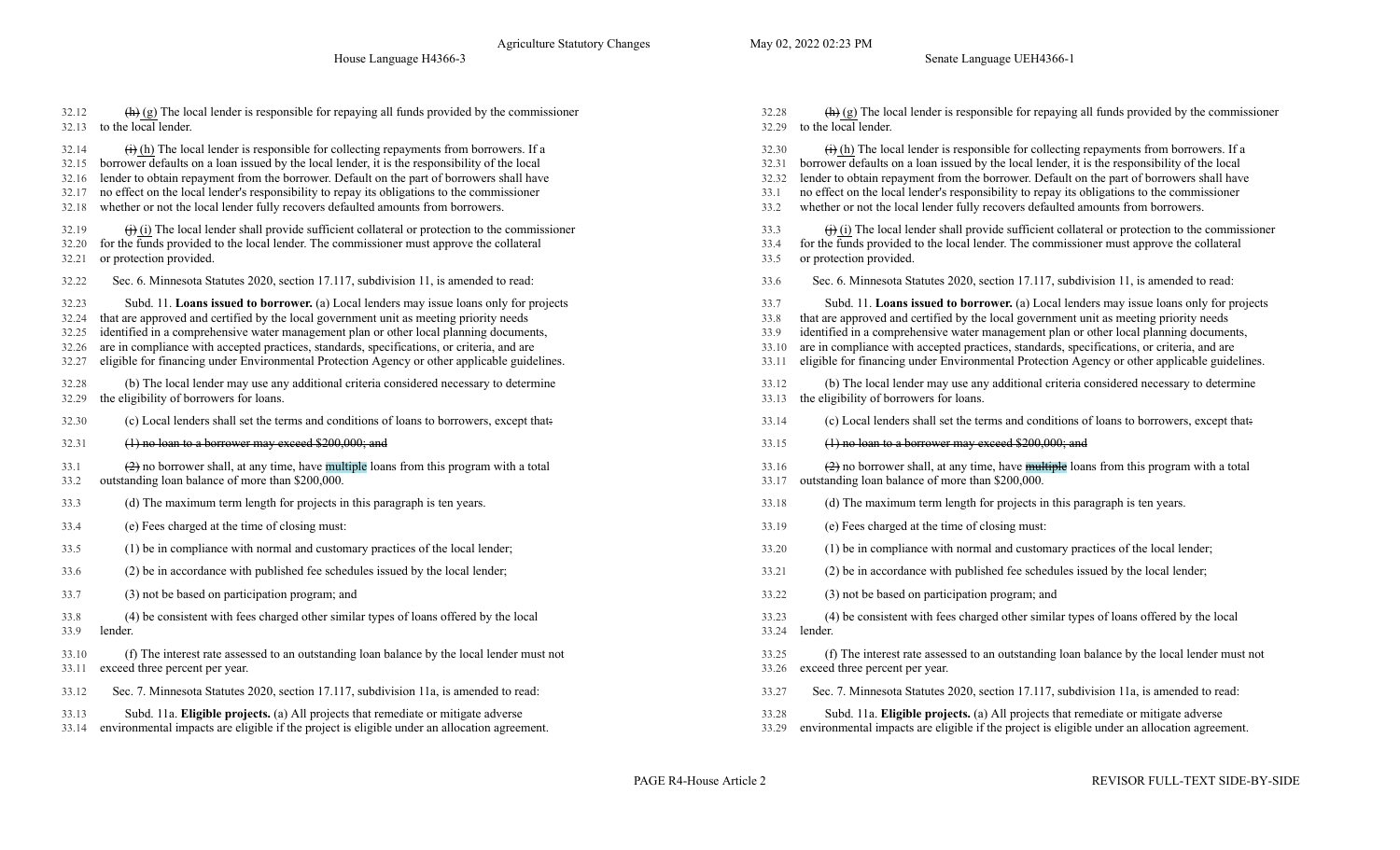- 33.15 (b) A manure management project is eligible if the project remediates or mitigates
- 33.16 impacts from facilities with less than 1,000 animal units as defined in Minnesota Rules,
- 33.17 chapter 7020, and otherwise meets the requirements of this section.
- 33.18 (c) A drinking water project is eligible if the project: (a) a drinking water project is eligible if the project:
- 33.19 (1) remediates the or mitigates the inadequate flow, adverse environmental impacts or
- 33.20 presence of contaminants in **private well** privately owned water supplies that are used for
- 33.21 drinking water by people or livestock, privately owned water service lines, or privately
- 33.22 owned plumbing and fixtures;
- 33.23 (2) implements best management practices that are intended to achieve drinking water 33.24 standards or adequate flow; and
- 33.25 (3) otherwise meets the requirements of this section. 34.11 (3) otherwise meets the requirements of this section.
- 33.26 Sec. 8. Minnesota Statutes 2020, section 17.118, subdivision 1, is amended to read:
- 33.27 Subdivision 1. **Establishment.** The commissioner may award a livestock investment
- 33.28 grant to a person who raises livestock in this state equal to ten percent of the first \$500,000
- 33.29 \$250,000 of qualifying expenditures, provided the person makes qualifying expenditures
- 33.30 of at least \$4,000. The commissioner may award multiple livestock investment grants to a 34.1 person over the life of the program as long as the cumulative amount does not exceed
- 34.2 \$50,000.
- 34.3 Sec. 9. Minnesota Statutes 2020, section 17.118, subdivision 3, is amended to read:
- 34.4 Subd. 3. **Eligibility.** (a) To be eligible for a livestock investment grant, a person must:
- 34.5 (1) be a resident of Minnesota or an entity specifically defined in section 500.24,
- 34.6 subdivision 2, that is eligible to own farmland and operate a farm in this state under section
- 34.7 500.24;
- 34.8 (2) be the principal operator of the farm;
- 34.9 (3) hold a feedlot registration, if required; and
- 34.10 (4) apply to the commissioner on forms prescribed by the commissioner including a
- 34.11 statement of the qualifying expenditures made during the qualifying period along with any
- 34.12 proof or other documentation the commissioner may require.
- 34.13 (b) The \$50,000 maximum grant applies at the entity level for partnerships, S
- 34.14 corporations, C corporations, trusts, and estates as well as at the individual level. In the case
- 34.15 of married individuals, the grant is limited to \$50,000 for a married couple.
- 34.16 Sec. 10. Minnesota Statutes 2020, section 17.118, subdivision 4, is amended to read:
- 34.17 Subd. 4. **Process.** The commissioner, in consultation with the chairs and ranking minority
- 34.18 members of the house of representatives and senate committees with jurisdiction over
- 34.19 agriculture finance, shall develop competitive eligibility criteria and may allocate grants on
- 34.1 (b) A manure management project is eligible if the project remediates or mitigates
- 34.2 impacts from facilities with less than 1,000 animal units as defined in Minnesota Rules,
- 34.3 chapter 7020, and otherwise meets the requirements of this section.
- 
- 34.5 (1) remediates the or mitigates the inadequate flow, adverse environmental impacts or
- 34.6 presence of contaminants in private well privately owned water supplies that are used for
- 34.7 drinking water by people or livestock, privately owned water service lines, or privately
- 34.8 owned plumbing and fixtures;
- 34.9 (2) implements best management practices that are intended to achieve drinking water 34.10 standards or adequate flow; and
-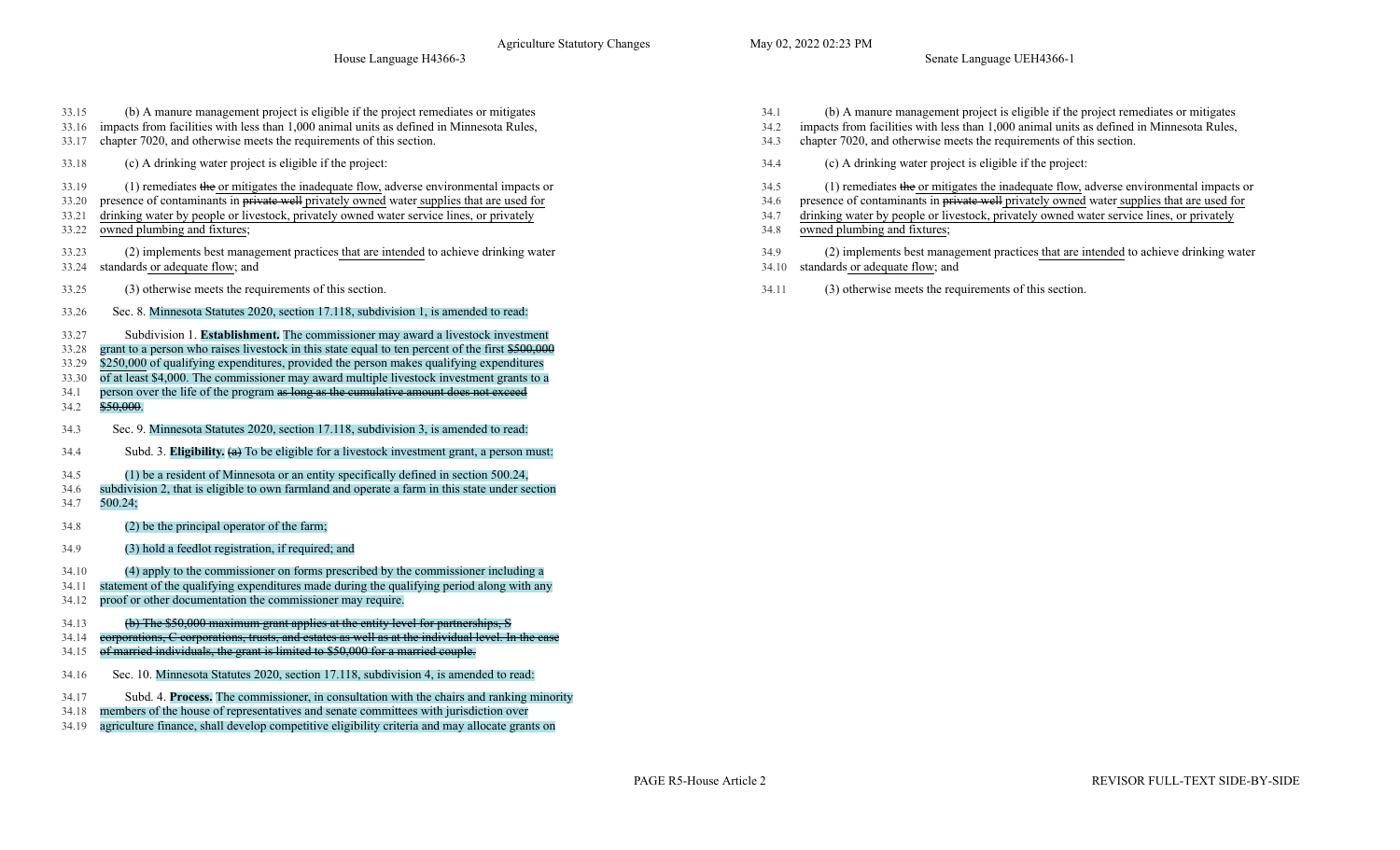| 34.20 | a needs basis. The commissioner shall place any cligible unfunded applications on a waiting                                           |
|-------|---------------------------------------------------------------------------------------------------------------------------------------|
| 34.21 | list and, notwithstanding subdivision 2, paragraph (d), give them consideration during the                                            |
| 34.22 | next fiseal year in which program funding is available. The commissioner shall notify in                                              |
| 34.23 | writing any applicant who applies for a grant and is ineligible under the provisions of this                                          |
| 34.24 | section as well as any applicant whose application is received or reviewed after the fiscal                                           |
| 34.25 | year funding limit has been reached.                                                                                                  |
| 34.26 | Sec. 11. [17.133] FARM DOWN PAYMENT ASSISTANCE GRANTS.                                                                                |
| 34.27 | Subdivision 1. <b>Definitions.</b> (a) For purposes of this section, the following terms have                                         |
| 34.28 | the meanings given.                                                                                                                   |
| 34.29 | (b) "Eligible farmer" means an individual who at the time that the grant is awarded:                                                  |
| 35.1  | (1) is a resident of Minnesota who intends to acquire farmland located within the state                                               |
| 35.2  | and provide the majority of the day-to-day physical labor and management of the farm;                                                 |
| 35.3  | (2) grosses no more than \$250,000 per year from the sale of farm products; and                                                       |
| 35.4  | (3) has not, and whose spouse has not, at any time had a direct or indirect ownership                                                 |
| 35.5  | interest in farmland.                                                                                                                 |
| 35.6  | (c) "Farm down payment" means an initial, partial payment required by a lender or seller                                              |
| 35.7  | to purchase farmland.                                                                                                                 |
| 35.8  | Subd. 2. Grants. The commissioner must award farm down payment assistance grants                                                      |
| 35.9  | of up to \$15,000 per eligible farmer. An eligible farmer must match the grant with at least                                          |
| 35.10 | an equivalent amount of other funding. An eligible farmer must commit to own and farm                                                 |
| 35.11 | the land purchased with assistance provided under this section for at least five years. For                                           |
| 35.12 | each year that a grant recipient does not own and farm the land during the five-year period,                                          |
| 35.13 | the grant recipient must pay a penalty to the commissioner equal to 20 percent of the grant                                           |
| 35.14 | amount.                                                                                                                               |
| 35.15 | Sec. 12. [17.994] SOIL HEALTH FINANCIAL ASSISTANCE PROGRAM.                                                                           |
|       |                                                                                                                                       |
| 35.16 | Subdivision 1. Establishment. The soil health financial assistance program is established                                             |
| 35.17 | to promote soil health practices that mitigate climate change impacts, improve water quality,<br>and provide related public benefits. |
| 35.18 |                                                                                                                                       |
| 35.19 | Subd. 2. <b>Financial assistance.</b> (a) The commissioner may provide financial assistance                                           |
| 35.20 | to local governments, private sector providers, or farmers to cover the costs of specialized                                          |
| 35.21 | equipment and technology necessary to implement and sustain soil health practices, including                                          |
| 35.22 | equipment technology purchases or subscriptions, services to landowners, and other                                                    |
| 35.23 | equipment purchases or financial assistance that the commissioner considers appropriate                                               |
| 35.24 | to promote healthy soil.                                                                                                              |

### 29.6 Sec. 2. **[17.1162] AGRICULTURE BEST MANAGEMENT PRACTICES GRANT** 29.7 **PROGRAM.**

- 29.8 Subdivision 1. **Establishment.** The commissioner of agriculture must establish and
- 29.9 administer a grant program to support healthy soil management practices in accordance

# 29.10 with this section.

- 29.11 Subd. 2. **State healthy soil management plan.** The commissioner must develop a
- 29.12 healthy soil management plan in consultation with the University of Minnesota, the United
- 29.13 States Department of Agriculture Natural Resources Conservation Service, the Board of
- 29.14 Water and Soil Resources, the Minnesota Pollution Control Agency, and nongovernmental
- 29.15 environmental and agricultural organizations. By December 31, 2023, and every two years
- 29.16 thereafter, the commissioner must report the plan to the governor and to the chairs and
- 29.17 ranking minority members of the house of representatives and senate committees and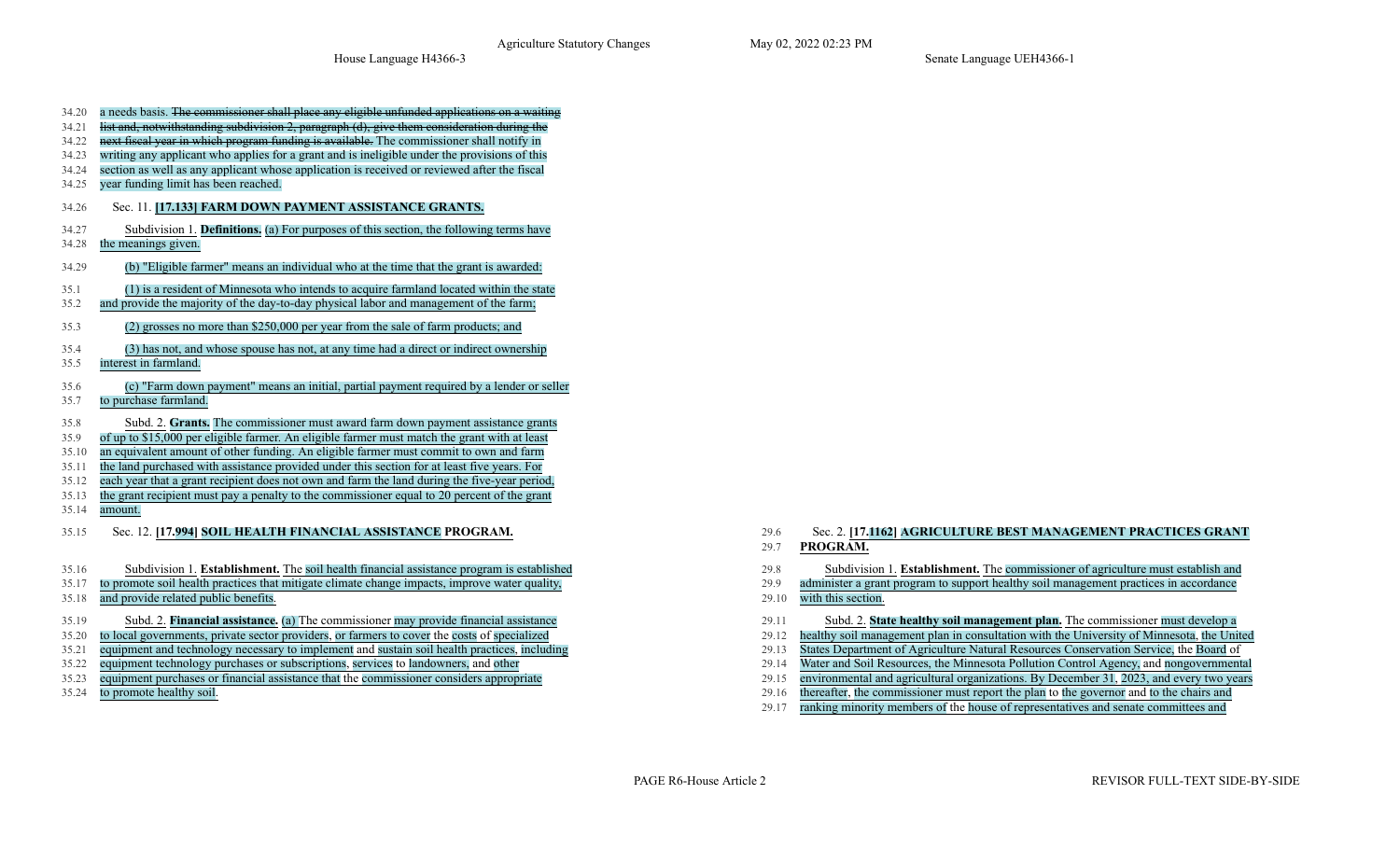|                |                                                                                                                                                                                     | 29.18<br>29.19                   | divisions with jurisdiction over agriculture and the environment and natural resources. The<br>plan must include all of the following:                                                                                                                                                         |
|----------------|-------------------------------------------------------------------------------------------------------------------------------------------------------------------------------------|----------------------------------|------------------------------------------------------------------------------------------------------------------------------------------------------------------------------------------------------------------------------------------------------------------------------------------------|
| 35.25<br>35.26 | (b) The commissioner must establish costs eligible for financial assistance under this<br>section.                                                                                  | 29.20                            | (1) an assessment of the current state of healthy soil management practices statewide;                                                                                                                                                                                                         |
| 35.27<br>35.28 | (c) The commissioner must prioritize or weigh program implementation elements based<br>on considerations including:                                                                 | 29.21<br>29.22                   | (2) a statewide five- and ten-year goal for healthy soil management practice<br>implementation, denominated in acres;                                                                                                                                                                          |
| 35.29          | (1) support for soil health principles;                                                                                                                                             | 29.23<br>29.24                   | (3) an explanation of how the commissioner will make grant award decisions based on<br>the eligibility categories described in subdivision 3;                                                                                                                                                  |
| 35.30<br>35.31 | (2) supporting participants or participation in the Minnesota agricultural water quality<br>certification program established under Minnesota Statutes, sections 17.9891 to 17.993; | 29.25<br>29.26                   | (4) an explanation of how the commissioner will ensure a geographically fair distribution<br>of funding across a broad group of crop types, soil management practices, and farm sizes;                                                                                                         |
| 35.32          | (3) reducing or avoiding greenhouse gas emissions; and                                                                                                                              | 29.27<br>29.28                   | (5) a strategy for leveraging other public and private sources of money to expand healthy<br>soil management practices in the state;                                                                                                                                                           |
| 36.1           | (4) other beneficial public or private programs or initiatives to achieve program results.                                                                                          | 29.29<br>29.30<br>29.31<br>29.32 | (6) a summary of the operations of the program during the previous two-year period,<br>including a summary of state, federal, and private money spent, the total number of projects<br>and acres, and an estimate of carbon sequestered or carbon emissions reduced during that<br>period; and |
|                |                                                                                                                                                                                     | 30.1                             | (7) any other matter that the commissioner deems relevant.                                                                                                                                                                                                                                     |
|                |                                                                                                                                                                                     | 30.2<br>30.3                     | Subd. 3. Eligible projects. The commissioner may award a grant under this section for<br>any project on agricultural land in Minnesota that will:                                                                                                                                              |
|                |                                                                                                                                                                                     | 30.4<br>30.5<br>30.6             | (1) increase the quantity of organic carbon in soil through practices, including but not<br>limited to reduced tillage, cover cropping, manure management, precision agriculture, crop<br>rotations, and changes in grazing management;                                                        |
|                |                                                                                                                                                                                     | 30.7                             | (2) integrate perennial vegetation into the management of agricultural lands;                                                                                                                                                                                                                  |
|                |                                                                                                                                                                                     | 30.8<br>30.9                     | (3) reduce nitrous oxide and methane emissions through changes to livestock, soil<br>management, or nutrient optimization;                                                                                                                                                                     |
|                |                                                                                                                                                                                     | 30.10                            | (4) increase the usage of precision agricultural practices;                                                                                                                                                                                                                                    |
|                |                                                                                                                                                                                     | 30.11                            | (5) enable the development of site-specific management plans; or                                                                                                                                                                                                                               |
|                |                                                                                                                                                                                     | 30.12<br>30.13                   | (6) enable the purchase of equipment, technology, subscriptions, technical assistance,<br>seeds, seedlings, or amendments that will further any of the purposes in clauses (1) to (5).                                                                                                         |
|                |                                                                                                                                                                                     | 30.14<br>30.15                   | Subd. 4. Grant eligibility. Any land owner or lessee may apply for a grant under this<br>section.                                                                                                                                                                                              |
|                |                                                                                                                                                                                     | 30.16                            | Subd. 5. Funding limitations. Every appropriation for the agriculture best management                                                                                                                                                                                                          |

30.17 practices grant program is subject to the following limitations: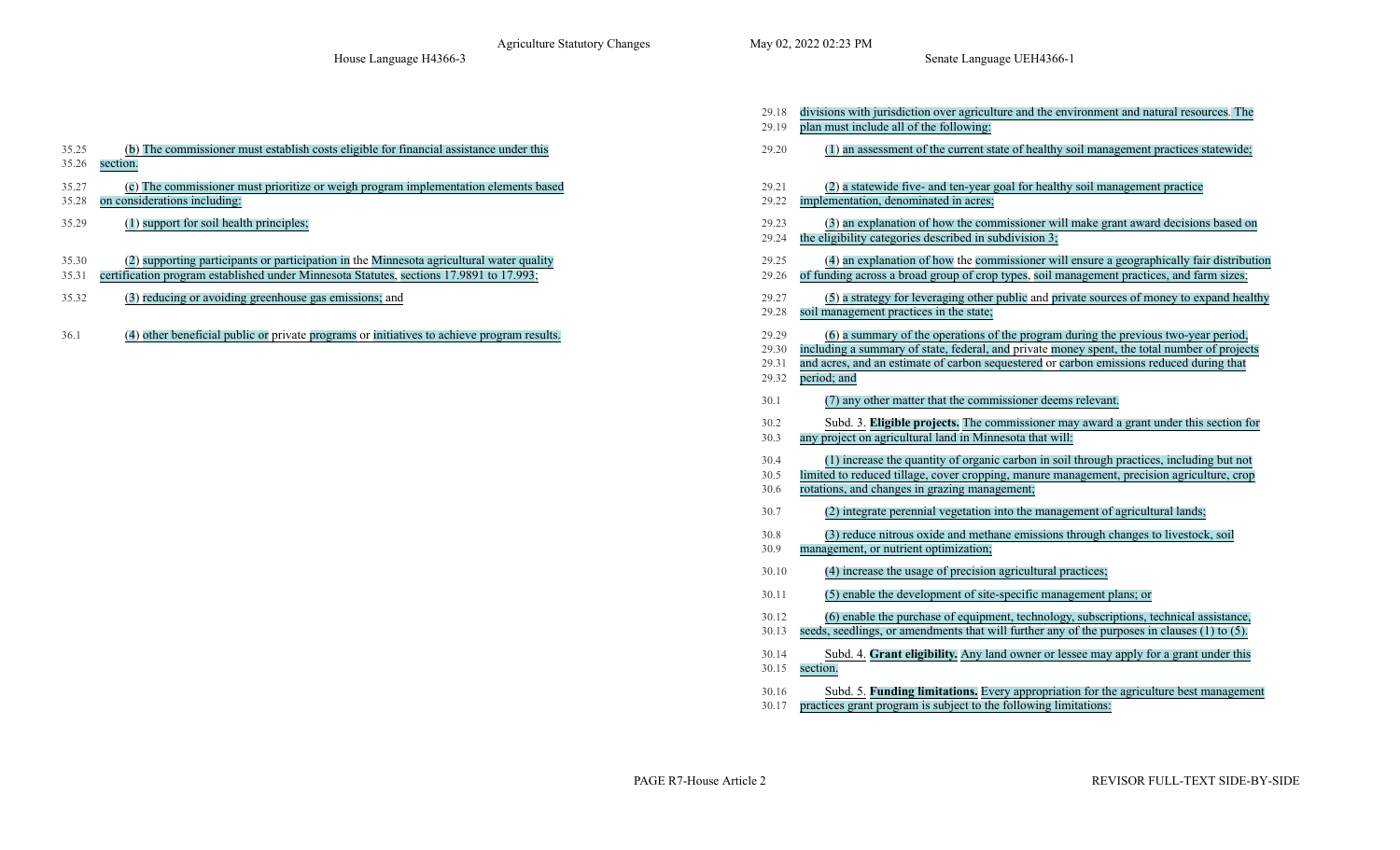House Language H4366-3 Senate Language UEH4366-1

- 30.18 (1) the commissioner may award no more than ten percent of the appropriation to a
- 30.19 single recipient; and
- 30.20 (2) the commissioner may use no more than five percent of the appropriation to cover
- 30.21 the costs of administering the program.

36.2 Sec. 13. Minnesota Statutes 2020, section 18B.01, is amended by adding a subdivision to 36.3 read: 36.4 Subd. 20b. **Plastic.** "Plastic" means an organic or petroleum derivative synthetic or a 36.5 semisynthetic organic solid that is moldable, and to which additives or other substances 36.6 may have been added. Plastic does not mean natural polymers that have not been chemically 36.7 modified. 36.8 Sec. 14. Minnesota Statutes 2020, section 18B.01, is amended by adding a subdivision to 36.9 read: 36.10 Subd. 20c. **Plastic-coated pesticide.** "Plastic-coated pesticide" means a pesticide coated 36.11 with or microencapsulated by plastic. 36.12 Sec. 15. Minnesota Statutes 2020, section 18B.051, is amended to read: 36.13 **18B.051 POLLINATOR HABITAT AND RESEARCH ACCOUNT.** 36.14 Subdivision 1. **Account established.** A pollinator habitat and research account is 36.15 established in the agricultural fund. Money in the account, including interest, is appropriated 36.16 to the Board of Regents of the University of Minnesota for pollinator research and outreach 36.17 including, but not limited to,: 36.18 (1) pesticide, parasite, and climate disruption impacts; 36.19 (2) science-based best practices; and 36.20 (3) the identification and establishment of habitat beneficial to pollinators. 36.21 Subd. 2. **Expiration.** This section expires July 1, 2022 2025. 36.22 Sec. 16. Minnesota Statutes 2020, section 18B.07, is amended by adding a subdivision to 36.23 read: 36.24 Subd. 9. **Plastic-coated pesticide prohibited.** A person may not sell, offer for sale, use, 36.25 or apply a plastic-coated pesticide. 36.26 **EFFECTIVE DATE.** This section is effective January 1, 2025, for nonagricultural 36.27 pesticide, and January 1, 2026, for agricultural pesticide. 37.1 Sec. 17. Minnesota Statutes 2020, section 18C.005, is amended by adding a subdivision 37.2 to read: 37.3 Subd. 26a. **Plastic.** "Plastic" has the meaning given in section 18B.01, subdivision 20b.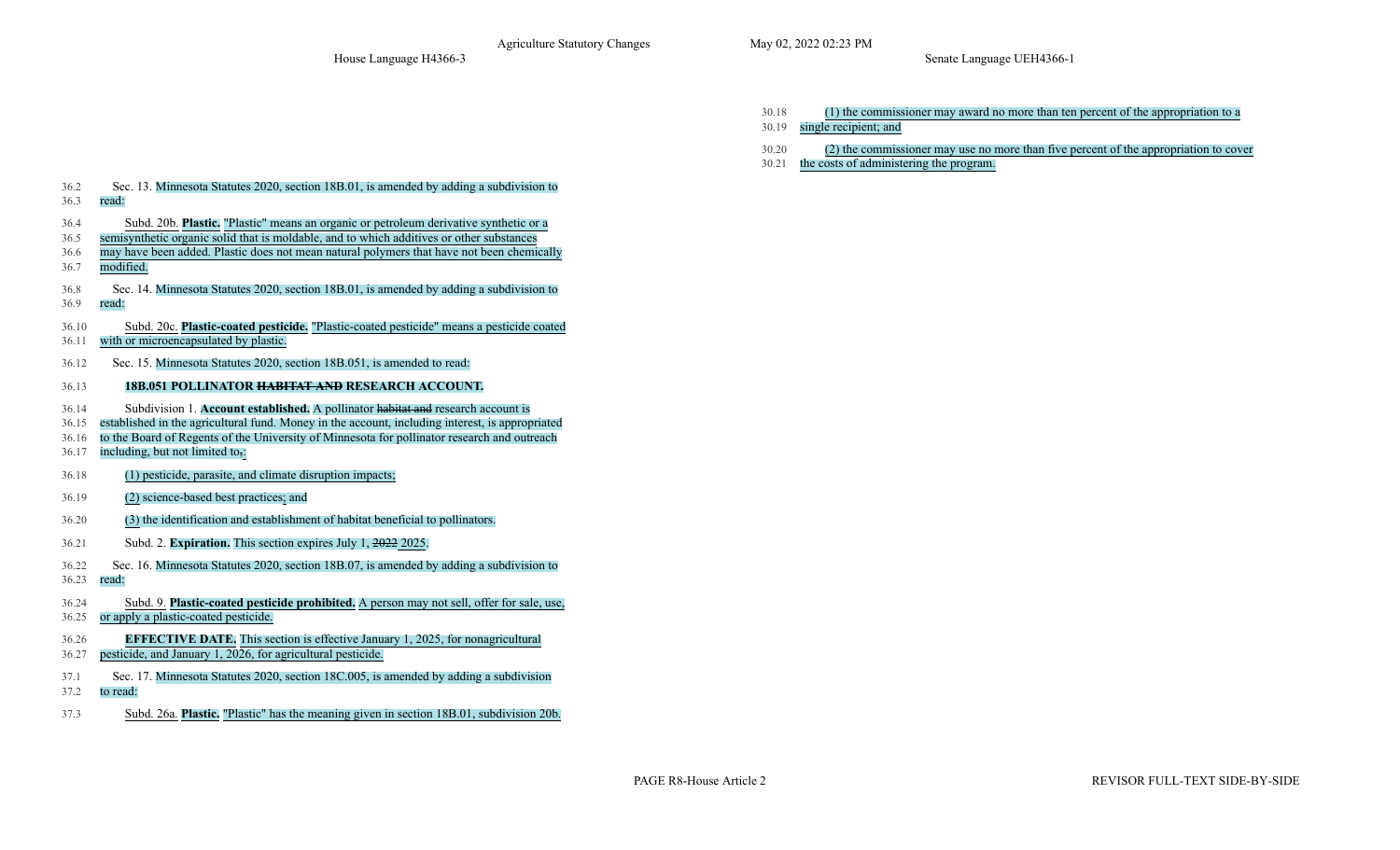- 37.4 Sec. 18. Minnesota Statutes 2020, section 18C.005, is amended by adding a subdivision
- 37.5 to read:
- 37.6 Subd. 26b. **Plastic-coated fertilizer.** "Plastic-coated fertilizer" means a fertilizer coated
- 37.7 with or microencapsulated by plastic.
- 37.8 Sec. 19. Minnesota Statutes 2020, section 18C.201, is amended by adding a subdivision
- 37.9 to read:
- 37.10 Subd. 8. **Plastic-coated fertilizer prohibited.** A person may not sell, offer for sale, use,
- 37.11 or apply a plastic-coated fertilizer.
- 37.12 **EFFECTIVE DATE.** This section is effective January 1, 2025, for nonagricultural
- fertilizer, and January 1, 2026, for agricultural fertilizer.

| 34.12 | Sec. 8. Minnesota Statutes 2020, section 18E.04, subdivision 4, is amended to read:            |
|-------|------------------------------------------------------------------------------------------------|
| 34.13 | Subd. 4. <b>Reimbursement payments.</b> (a) The board shall pay a person that is eligible      |
| 34.14 | for reimbursement or payment under subdivisions 1, 2, and 3 from the agricultural chemical     |
| 34.15 | response and reimbursement account for 80 percent of the total reasonable and necessary        |
| 34.16 | corrective action costs greater than \$1,000 and less than or equal to \$350,000 \$425,000 in  |
| 34.17 | fiscal years 2023 and 2024, \$500,000 in fiscal years 2025 and 2026, and \$575,000 in fiscal   |
| 34.18 | year 2027 and each following year.                                                             |
| 34.19 | (b) A reimbursement or payment may not be made until the board has determined that             |
| 34.20 | the costs are reasonable and are for a reimbursement of the costs that were actually incurred. |
| 34.21 | (c) The board may make periodic payments or reimbursements as corrective action costs          |
| 34.22 | are incurred upon receipt of invoices for the corrective action costs.                         |
| 34.23 | (d) Money in the agricultural chemical response and reimbursement account is                   |
| 34.24 | appropriated to the commissioner to make payments and reimbursements directed by the           |
| 34.25 | board under this subdivision.                                                                  |
| 34.26 | (e) The board may not make reimbursement greater than the maximum allowed under                |
| 34.27 | paragraph (a) for all incidents on a single site which:                                        |
| 34.28 | (1) were not reported at the time of release but were discovered and reported after July       |
| 34.29 | 1, 1989; and                                                                                   |
| 34.30 | (2) may have occurred prior to July 1, 1989, as determined by the commissioner.                |
| 35.1  | (f) The board may only reimburse an eligible person for separate incidents within a            |
| 35.2  | single site if the commissioner determines that each incident is completely separate and       |
| 35.3  | distinct in respect of location within the single site or time of occurrence.                  |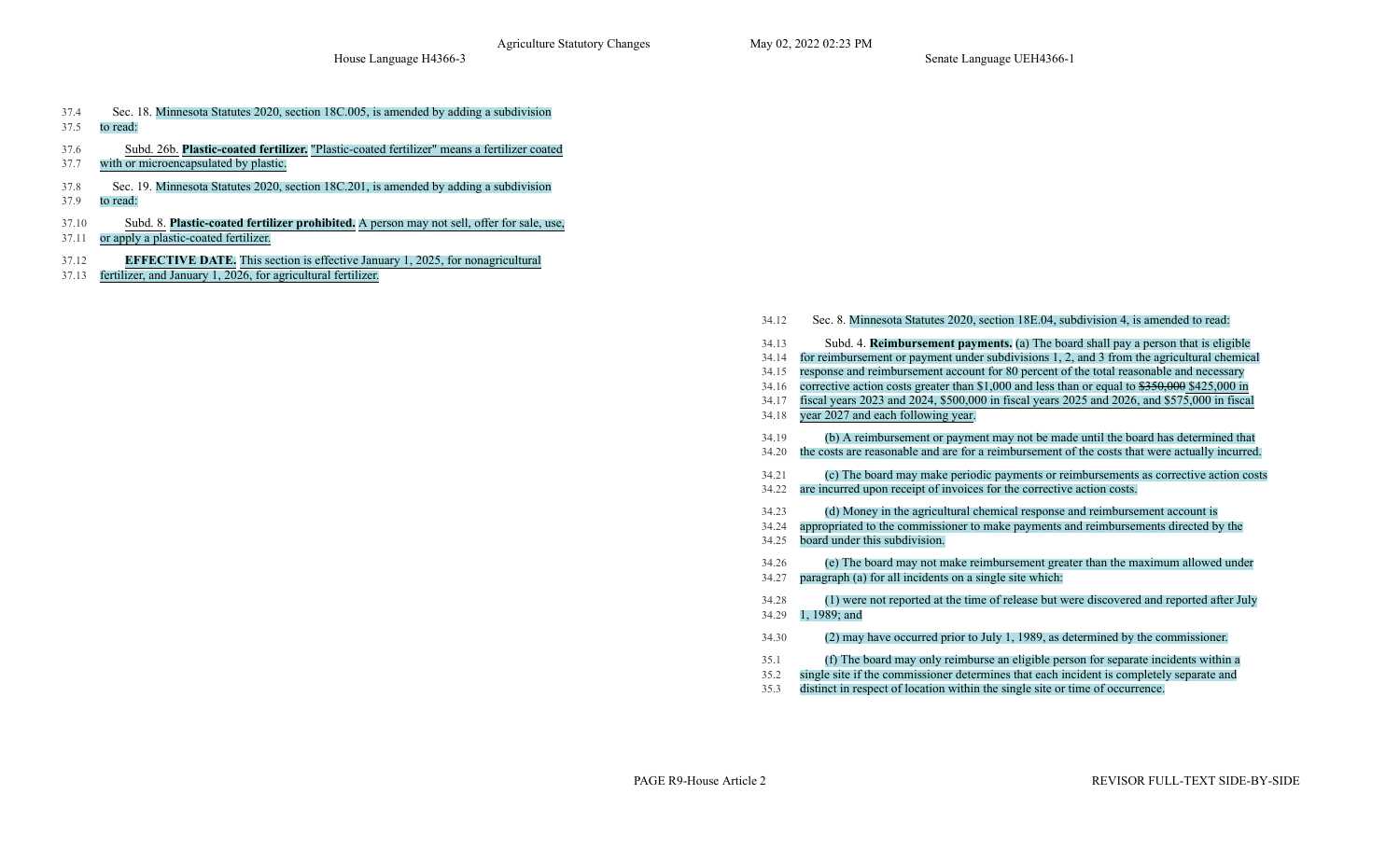- 35.4 (g) Except for an emergency incident, the board may not reimburse or pay for more than
- 35.5 60 percent of the corrective action costs of an eligible person or for an incident within five
- 35.6 years of a previous incident at a single site resulting from a site recontamination.
- 35.7 (h) The deduction of \$1,000 and 20 percent from the \$350,000 remuneration payment
- 35.8 amounts described in subdivision (a) may be waived by the board if the incident took place
- 35.9 on or after August 18, 2007, and was caused by flooding associated with Presidential
- 35.10 Declaration of Major Disaster DR-1717.
- 35.11 **EFFECTIVE DATE.** This section is effective July 1, 2022.

37.16 Subd. 5a. **Coated agricultural seed.** "Coated agricultural seed" means any seed unit 37.17 covered with a coating material. 37.18 Sec. 21. Minnesota Statutes 2020, section 21.86, subdivision 2, is amended to read: 37.19 Subd. 2. **Miscellaneous violations.** No person may: 37.20 (a) detach, alter, deface, or destroy any label required in sections 21.82 and 21.83, alter 37.21 or substitute seed in a manner that may defeat the purposes of sections 21.82 and 21.83, or 37.22 alter or falsify any seed tests, laboratory reports, records, or other documents to create a 37.23 misleading impression as to kind, variety, history, quality, or origin of the seed; 37.24 (b) hinder or obstruct in any way any authorized person in the performance of duties 37.25 under sections 21.80 to 21.92;

37.14 Sec. 20. Minnesota Statutes 2020, section 21.81, is amended by adding a subdivision to

- 37.26 (c) fail to comply with a "stop sale" order or to move or otherwise handle or dispose of
- 37.27 any lot of seed held under a stop sale order or attached tags, except with express permission
- 37.28 of the enforcing officer for the purpose specified;
- 38.1 (d) use the word "type" in any labeling in connection with the name of any agricultural 38.2 seed variety;
- 38.3 (e) use the word "trace" as a substitute for any statement which is required;
- 38.4 (f) plant any agricultural seed which the person knows contains weed seeds or noxious 38.5 weed seeds in excess of the limits for that seed;  $\theta$
- 38.6 (g) advertise or sell seed containing patented, protected, or proprietary varieties used
- 38.7 without permission of the patent or certificate holder of the intellectual property associated
- 38.8 with the variety of seed.; or
- 38.9 (h) use or sell as food, feed, oil, or ethanol feedstock any seed treated with neonicotinoid
- 38.10 pesticide.

37.15 read: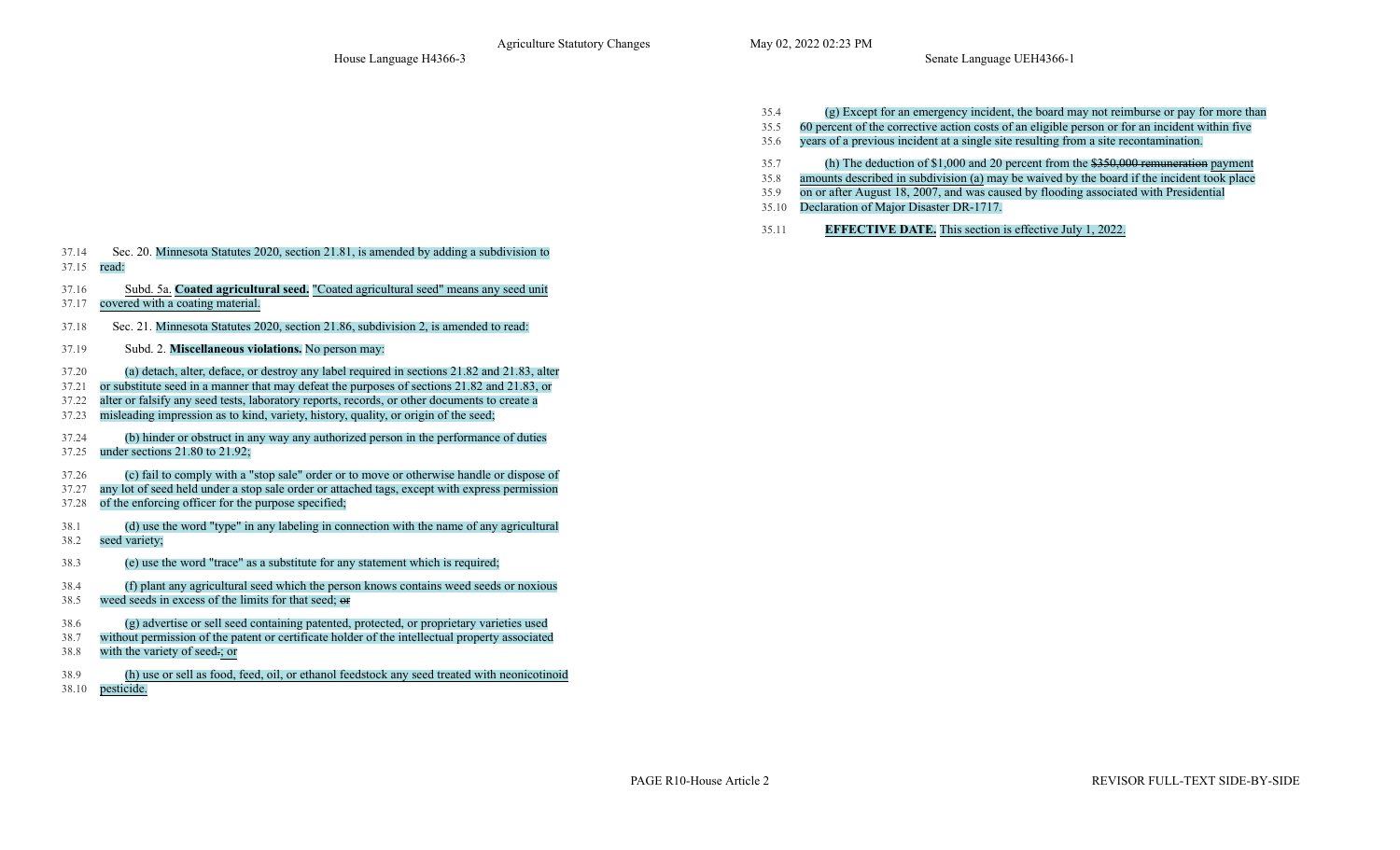| 38.11<br>38.12 | Sec. 22. [21.915] PESTICIDE TREATED SEED USE AND DISPOSAL; CONSUMER<br><b>GUIDANCE REQUIRED.</b>                                                 |
|----------------|--------------------------------------------------------------------------------------------------------------------------------------------------|
| 38.13          | (a) The commissioner, in consultation with the commissioner of the Pollution Control                                                             |
| 38.14          | Agency, must develop and maintain consumer guidance regarding the proper use and disposal                                                        |
| 38.15          | of seed treated with neonicotinoid pesticide.                                                                                                    |
| 38.16          | (b) A person selling seed treated with neonicotinoid pesticide at retail must post in a                                                          |
| 38.17          | conspicuous location the guidance developed by the commissioner under paragraph (a).                                                             |
| 38.18<br>38.19 | Sec. 23. Minnesota Statutes 2020, section 28A.08, is amended by adding a subdivision to<br>read:                                                 |
| 38.20          | Subd. 4. Food handler license account; appropriation. A food handler license account                                                             |
| 38.21          | is established in the agricultural fund. The commissioner must deposit fees and penalties                                                        |
| 38.22          | paid under subdivision 3 in this account. Money in the account, including interest, is                                                           |
| 38.23          | appropriated to the commissioner for expenses relating to licensing and inspecting food                                                          |
| 38.24          | handlers under chapters 28 to 34A or rules adopted under one of those chapters.                                                                  |
| 38.25          | Sec. 24. Minnesota Statutes 2020, section 28A.09, is amended by adding a subdivision to                                                          |
| 38.26          | read:                                                                                                                                            |
| 38.27          | Subd. 3. Vending machine inspection account; appropriation. A vending machine                                                                    |
| 38.28          | inspection account is established in the agricultural fund. The commissioner must deposit                                                        |
| 38.29          | fees paid under subdivision 1 in this account. Money in the account, including interest, is                                                      |
| 38.30          | appropriated to the commissioner for expenses relating to identifying and inspecting food                                                        |
| 38.31          | vending machines under chapters 28 to 34A or rules adopted under one of those chapters.                                                          |
| 39.1           | Sec. 25. Minnesota Statutes 2020, section 28A.10, is amended to read:                                                                            |
| 39.2           | <b>28A.10 POSTING OF LICENSE; RULES.</b>                                                                                                         |
| 39.3           | All such licenses shall be issued for a period of one year and shall be posted or displayed                                                      |
| 39.4           | in a conspicuous place at the place of business so licensed. Except as provided in sections                                                      |
| 39.5           | 28A.08, subdivision 4; 28A.09, subdivision 3; 29.22, subdivision 4; and 31.39, all such                                                          |
| 39.6           | license fees and penalties collected by the commissioner shall be deposited into the state                                                       |
| 39.7           | treasury and credited to the general fund. The commissioner may adopt such rules in                                                              |
| 39.8<br>39.9   | conformity with law as the commissioner deems necessary to effectively and efficiently<br>carry out the provisions of sections 28A.01 to 28A.16. |
| 39.10          | Sec. 26. Minnesota Statutes 2020, section 28A.21, subdivision 2, is amended to read:                                                             |
| 39.11          | Subd. 2. Membership. (a) The Food Safety and Defense Task Force consists of:                                                                     |
| 39.12          | (1) the commissioner of agriculture or the commissioner's designee;                                                                              |
| 39.13          | (2) the commissioner of health or the commissioner's designee;                                                                                   |
| 39.14          | (3) a representative of the United States Food and Drug Administration;                                                                          |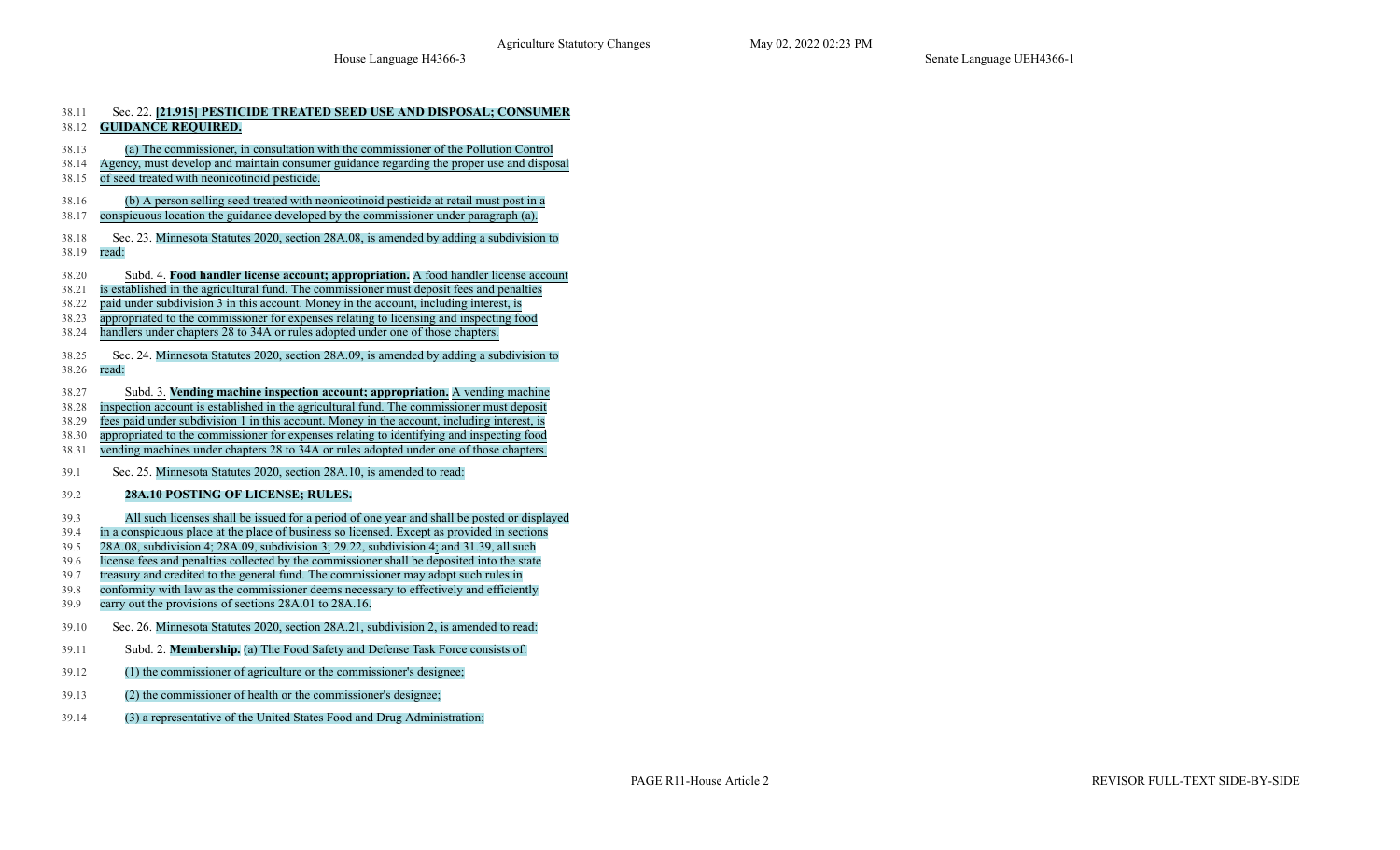| 39.15                        | (4) a representative of the United States Department of Agriculture;                                                                                                                                                                                                                                                                                                       |
|------------------------------|----------------------------------------------------------------------------------------------------------------------------------------------------------------------------------------------------------------------------------------------------------------------------------------------------------------------------------------------------------------------------|
| 39.16                        | (5) a representative of the Agricultural Utilization Research Institute;                                                                                                                                                                                                                                                                                                   |
| 39.17                        | (6) one member of the Minnesota Grocers Association;                                                                                                                                                                                                                                                                                                                       |
| 39.18<br>39.19               | (7) one member from the University of Minnesota knowledgeable in food and food<br>safety issues; and                                                                                                                                                                                                                                                                       |
| 39.20<br>39.21               | (8) nine ten members appointed by the governor who are interested in food and food<br>safety, of whom:                                                                                                                                                                                                                                                                     |
| 39.22                        | (i) two persons are health or food professionals;                                                                                                                                                                                                                                                                                                                          |
| 39.23                        | (ii) one person represents a statewide general farm organization;                                                                                                                                                                                                                                                                                                          |
| 39.24                        | (iii) one person represents a local food inspection agency;                                                                                                                                                                                                                                                                                                                |
| 39.25                        | (iv) one person represents a food-oriented consumer group; and                                                                                                                                                                                                                                                                                                             |
| 39.26<br>39.27               | (v) one person represents a Minnesota-based manufacturer of microbial detection<br>equipment and remediation products.; and                                                                                                                                                                                                                                                |
| 39.28                        | (vi) one person is knowledgeable in cybersecurity.                                                                                                                                                                                                                                                                                                                         |
| 40.1<br>40.2                 | (b) Members shall serve without compensation. Members appointed by the governor<br>shall serve four-year terms.                                                                                                                                                                                                                                                            |
| 40.3                         | Sec. 27. Minnesota Statutes 2020, section 35.155, subdivision 10, is amended to read:                                                                                                                                                                                                                                                                                      |
| 40.4<br>40.5<br>40.6<br>40.7 | Subd. 10. <b>Mandatory registration.</b> (a) A person may not possess live Cervidae in<br>Minnesota unless the person is registered with the Board of Animal Health and meets all<br>the requirements for farmed Cervidae under this section. Cervidae possessed in violation<br>of this subdivision may be seized and destroved by the commissioner of natural resources. |
| 40.8<br>40.9<br>40.10        | (b) A person whose registration is revoked by the board is ineligible for future registration<br>under this section unless the board determines that the person has undertaken measures that<br>make future escapes extremely unlikely.                                                                                                                                    |
| 40.11<br>40.12               | (c) The board must not approve a new registration under this subdivision for farmed<br>white-tailed deer. This paragraph does not prohibit a person holding a valid registration to                                                                                                                                                                                        |
| 40.13                        | possess farmed white-tailed deer from selling or transferring the person's registration to a                                                                                                                                                                                                                                                                               |
| 40.14<br>40.15               | family member who resides in this state and is related to the person within the third degree<br>of kindred according to the rules of civil law. A registration to possess farmed white-tailed                                                                                                                                                                              |
| 40.16                        | deer may be sold or transferred only once under this paragraph. Before the board approves                                                                                                                                                                                                                                                                                  |
| 40.17                        | a sale or transfer under this paragraph, the board must verify that the farmed white-tailed                                                                                                                                                                                                                                                                                |
| 40.18                        | deer herd is free from chronic wasting disease and the person or eligible family member                                                                                                                                                                                                                                                                                    |
| 40.19                        | must pay a onetime transfer fee of \$500 to the board.                                                                                                                                                                                                                                                                                                                     |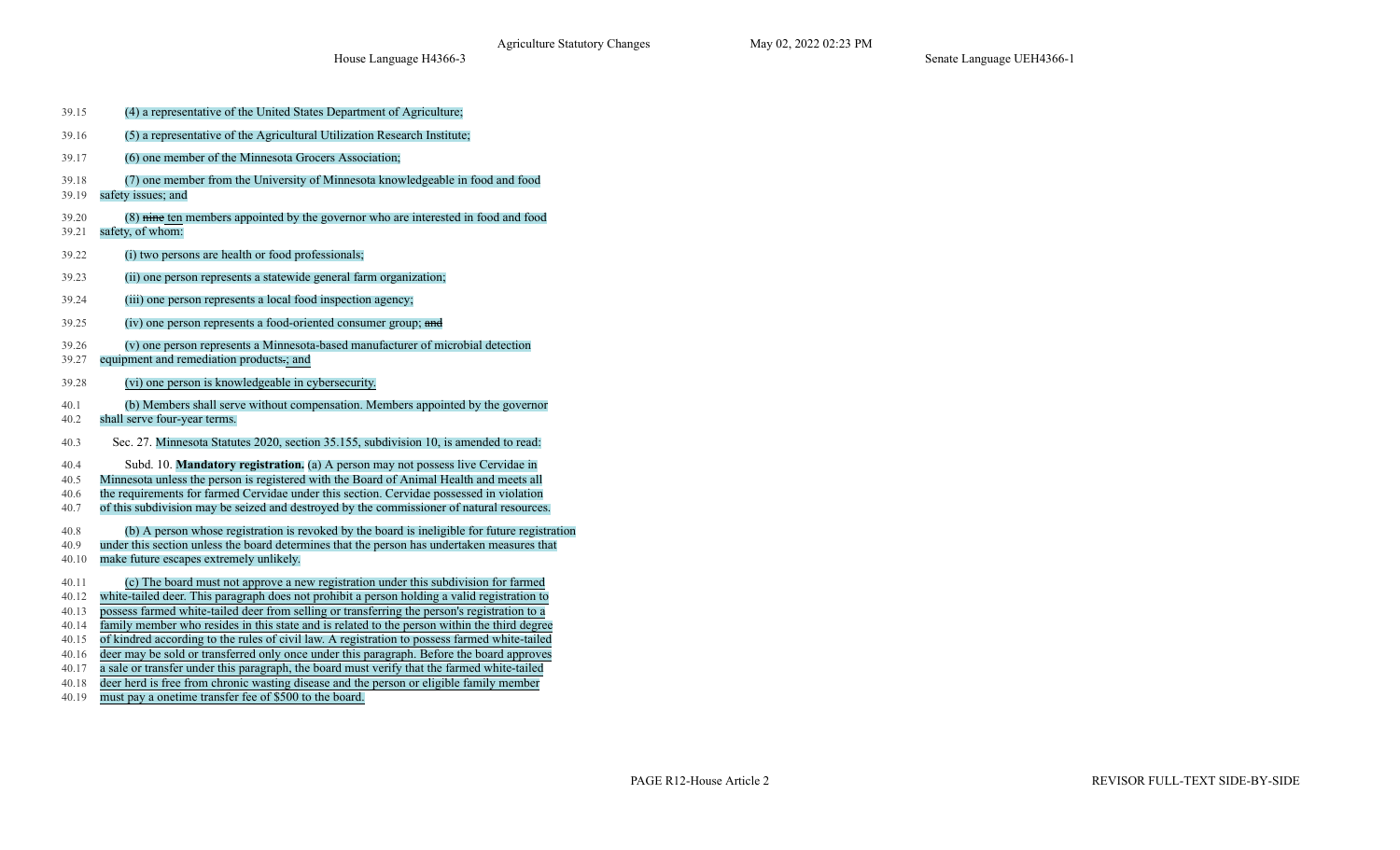40.20 **EFFECTIVE DATE.** This section is effective the day following final enactment.

| 35.12 | Sec. 9. Minnesota Statutes 2020, section 35.155, subdivision 12, is amended to read:           |
|-------|------------------------------------------------------------------------------------------------|
| 35.13 | Subd. 12. <b>Importation.</b> If there is an antemortem test for chronic wasting disease       |
| 35.14 | validated by the United States Department of Agriculture, a person may only import             |
| 35.15 | white-tailed deer that have tested negative immediately prior to importation. A person must    |
| 35.16 | not import Cervidae into the state from a herd that is infected or exposed to chronic wasting  |
| 35.17 | disease or from a known chronic wasting disease endemic area, as determined by the board.      |
| 35.18 | A person may import Cervidae into the state only from a herd that is not in a known chronic    |
| 35.19 | wasting disease endemic area, as determined by the board, and the herd has been subject to     |
| 35.20 | a state or provincial approved chronic wasting disease monitoring program for at least three   |
| 35.21 | years. Cervidae imported in violation of this section may be seized and destroyed by the       |
| 35.22 | commissioner of natural resources.                                                             |
|       |                                                                                                |
| 35.23 | Sec. 10. Minnesota Statutes 2021 Supplement, section 35.155, subdivision 14, is amended        |
| 35.24 | to read:                                                                                       |
| 35.25 | Subd. 14. Concurrent authority; regulating farmed white-tailed deer. $(a)$ The                 |
| 35.26 | commissioner of natural resources and, in conjunction with the Board of Animal Health,         |
| 35.27 | possess concurrent authority to regulate farmed white-tailed deer under this section, sections |
| 35.28 | 35.92 to 35.96, and any administrative rules adopted pursuant to this section or sections      |
| 35.29 | 35.92 to 35.96. This does not confer to the commissioner any additional authorities under      |
| 35.30 | chapter 35, other than those set forth in sections 35.155 and 35.92 to 35.96, and any          |
| 35.31 | administrative rules adopted thereto. Neither entity may issue an emergency order restricting  |
| 35.32 | the movement of farmed white-tailed deer without the concurrence of the other.                 |
| 36.1  | (b) By February 1, 2022, the commissioner of natural resources, in conjunction with the        |
| 36.2  | Board of Animal Health, must submit a report to the chairs and ranking minority members        |
| 36.3  | of the legislative committees and divisions with jurisdiction over the environment and         |
| 36.4  | natural resources and agriculture on the implementation of the concurrent authority under      |
| 36.5  | this section. The report must include:                                                         |
|       |                                                                                                |
| 36.6  | $(1)$ a summary of how the agencies worked together under this section, including              |
| 36.7  | identification of any challenges;                                                              |
| 36.8  | (2) an assessment of ongoing challenges to managing chronic wasting disease in this            |
| 36.9  | state; and                                                                                     |
|       |                                                                                                |
| 36.10 | (3) recommendations for statutory and programmatic changes to help the state better            |
| 36.11 | manage the disease.                                                                            |
| 36.12 | <b>EFFECTIVE DATE.</b> This section is effective the day following final enactment.            |
|       |                                                                                                |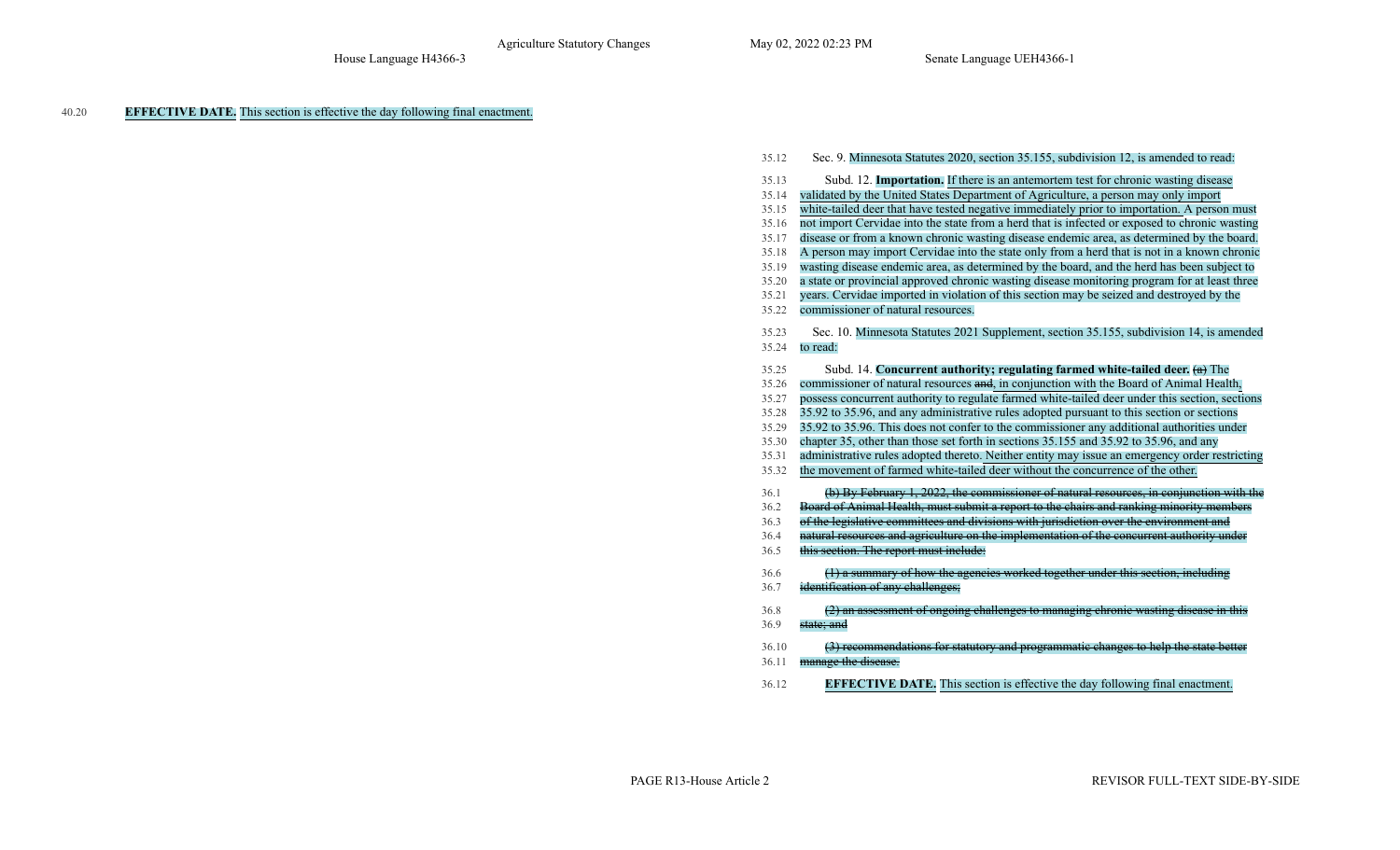| 36.13 | Sec. 11. Minnesota Statutes 2020, section 40A.18, subdivision 2, is amended to read:         |
|-------|----------------------------------------------------------------------------------------------|
| 36.14 | Subd. 2. Allowed commercial and industrial operations. (a) Commercial and industrial         |
| 36.15 | operations are not allowed on land within an agricultural preserve except:                   |
| 36.16 | (1) small on-farm commercial or industrial operations normally associated with and           |
| 36.17 | important to farming in the agricultural preserve area;                                      |
| 36.18 | (2) storage use of existing farm buildings that does not disrupt the integrity of the        |
| 36.19 | agricultural preserve;                                                                       |
| 36.20 | (3) small commercial use of existing farm buildings for trades not disruptive to the         |
| 36.21 | integrity of the agricultural preserve such as a carpentry shop, small scale mechanics shop, |
| 36.22 | and similar activities that a farm operator might conduct; and                               |
| 36.23 | (4) wireless communication installments and related equipment and structure capable          |
| 36.24 | of providing technology potentially beneficial to farming activities. A property owner who   |
| 36.25 | installs wireless communication equipment does not violate a covenant made prior to January  |
| 36.26 | 1, 2018, under section $40A.10$ , subdivision 1.; and                                        |
| 36.27 | (5) solar energy generating systems with an output capacity of one megawatt or less.         |
| 36.28 | (b) For purposes of paragraph (a), clauses (2) and (3), "existing" means existing on         |
| 36.29 | August 1, 1989.                                                                              |
|       | $\blacksquare$<br>$0 \t 11 \t 0 \t 1 \t 1$                                                   |

36.30 **EFFECTIVE DATE.** This section is effective the day following final enactment.

40.22 Subdivision 1. **Eligibility.** (a) A facility eligible for payment under this section must 40.23 source from Minnesota at least 80 percent of the biomass used to produce an advanced 40.24 biofuel, except that, if a facility is sited 50 miles or less from the state border, biomass used 40.25 to produce an advanced biofuel may be sourced from outside of Minnesota, but only if at 40.26 least 80 percent of the biomass is sourced from within a 100-mile radius of the facility or 40.27 from within Minnesota. The facility must be located in Minnesota, must begin production 40.28 at a specific location by <del>June 30, 2025</del> December 31, 2022, and must not begin operating 40.29 above 23,750 MMbtu of quarterly advanced biofuel production before July 1, 2015. Eligible 40.30 facilities include existing companies and facilities that are adding advanced biofuel 40.31 production capacity, or retrofitting existing capacity, as well as new companies and facilities. 40.32 Production of conventional corn ethanol and conventional biodiesel is not eligible. Eligible 40.33 advanced biofuel facilities must produce at least 1,500 MMbtu of advanced biofuel quarterly. 41.1 (b) No payments shall be made for advanced biofuel production that occurs after June 41.2 30, 2035, for those eligible biofuel producers under paragraph (a), provided that an eligible 41.3 producer may continue to receive payments equal to the difference between the claims for

40.21 Sec. 28. Minnesota Statutes 2020, section 41A.16, subdivision 1, is amended to read:

- 41.4 payment filed under subdivision 6 and the pro rata amount received as of June 30, 2035,
- 41.5 until the full amounts of the original claims are paid.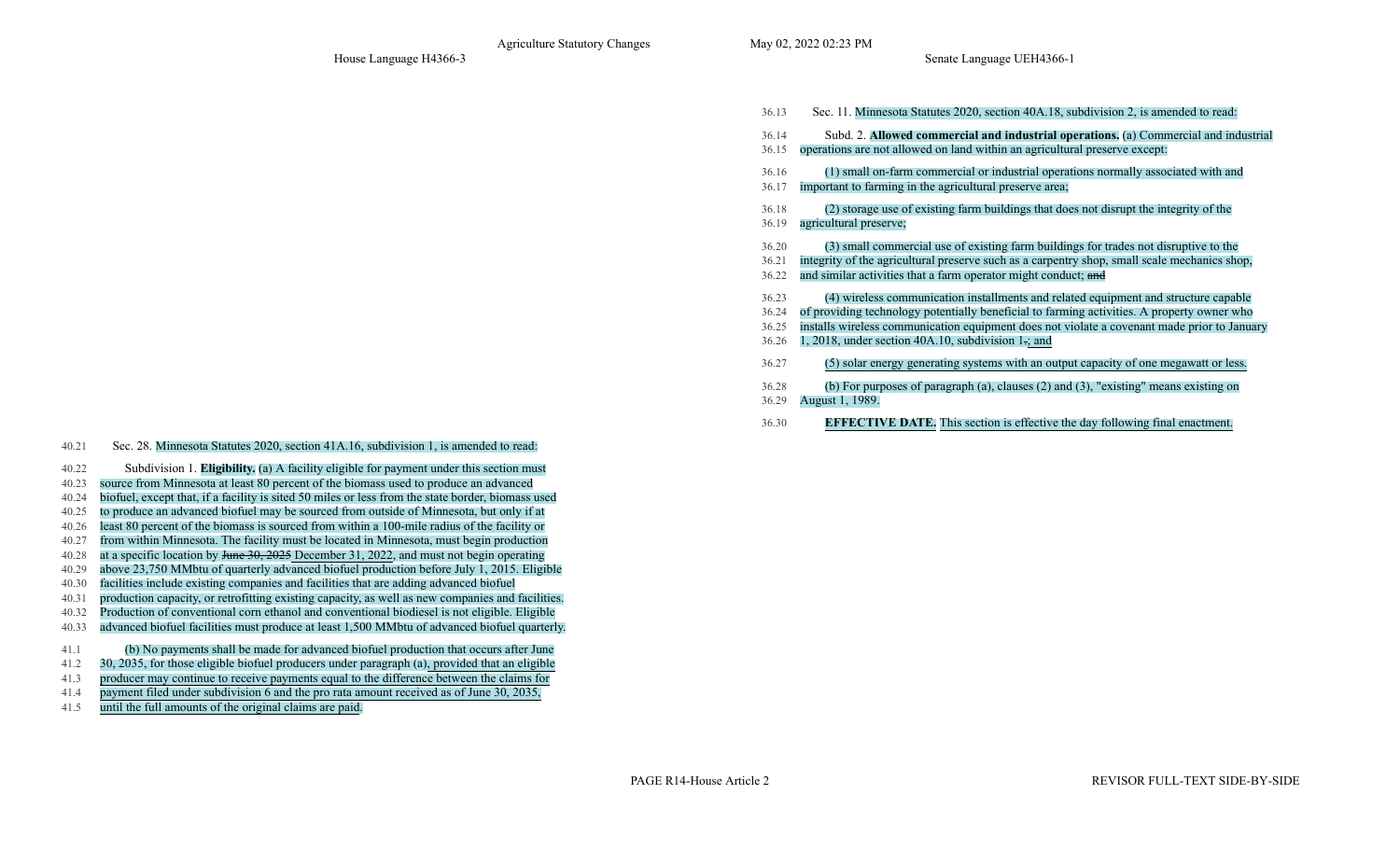| 41.6  | (c) An eligible producer of advanced biofuel shall not transfer the producer's eligibility      |
|-------|-------------------------------------------------------------------------------------------------|
| 41.7  | for payments under this section to an advanced biofuel facility at a different location.        |
| 41.8  | (d) A producer that ceases production for any reason is ineligible to receive payments          |
| 41.9  | under this section until the producer resumes production.                                       |
| 41.10 | (e) Renewable chemical production for which payment has been received under section             |
| 41.11 | 41A.17, and biomass thermal production for which payment has been received under section        |
| 41.12 | 41A.18, are not eligible for payment under this section.                                        |
| 41.13 | (f) Biobutanol is eligible under this section.                                                  |
| 41.14 | <b>EFFECTIVE DATE.</b> This section is effective retroactively from January 1, 2020, and        |
| 41.15 | applies to claims filed after January 1, 2020.                                                  |
| 41.16 | Sec. 29. Minnesota Statutes 2020, section 41A.16, subdivision 2, is amended to read:            |
| 41.17 | Subd. 2. Payment amounts; limits. (a) The commissioner shall make payments to                   |
| 41.18 | eligible producers of advanced biofuel. The amount of the payment for each eligible             |
| 41.19 | producer's annual production is \$2.1053 per MMbtu for advanced biofuel production from         |
| 41.20 | cellulosic biomass, and \$1.053 per MMbtu for advanced biofuel production from sugar,           |
| 41.21 | starch, oil, or animal fat at a specific location for ten years after the start of production.  |
| 41.22 | (b) Total payments under this section to an eligible biofuel producer in a fiscal year may      |
| 41.23 | not exceed the amount necessary for 2,850,000 MMbtu of biofuel production. Total payments       |
| 41.24 | under this section to all eligible biofuel producers in a fiscal year may not exceed the amount |
| 41.25 | necessary for 17,100,000 MMbtu of biofuel production. If the total amount for which all         |
| 41.26 | producers are eligible in a quarter exceeds the amount available for payments, the              |
| 41.27 | commissioner shall make the payments on a pro rata basis. An eligible producer may reapply      |
| 41.28 | for payment of the difference between the claim for payment filed under subdivision 6 and       |
| 41.29 | the pro rata amount received:                                                                   |
| 41.30 | (1) until the full amount of the original claim is paid; and                                    |
| 41.31 | (2) subject to available money appropriated for the express purpose of paying claims            |
| 41.32 | not otherwise paid.                                                                             |
| 42.1  | (c) For purposes of this section, an entity that holds a controlling interest in more than      |
| 42.2  | one advanced biofuel facility is considered a single eligible producer.                         |
| 42.3  | EFFECTIVE DATE. This section is effective retroactively from January 1, 2020, and               |
| 42.4  | applies to claims filed after January 1, 2020.                                                  |
| 42.5  | Sec. 30. Minnesota Statutes 2020, section 41A.17, subdivision 1, is amended to read:            |
| 42.6  | Subdivision 1. Eligibility. (a) A facility eligible for payment under this section must         |
| 42.7  | source from Minnesota at least 80 percent of the biomass used to produce a renewable            |
| 42.8  | chemical, except that, if a facility is sited 50 miles or less from the state border, biomass   |

42.9 used to produce a renewable chemical may be sourced from outside of Minnesota, but only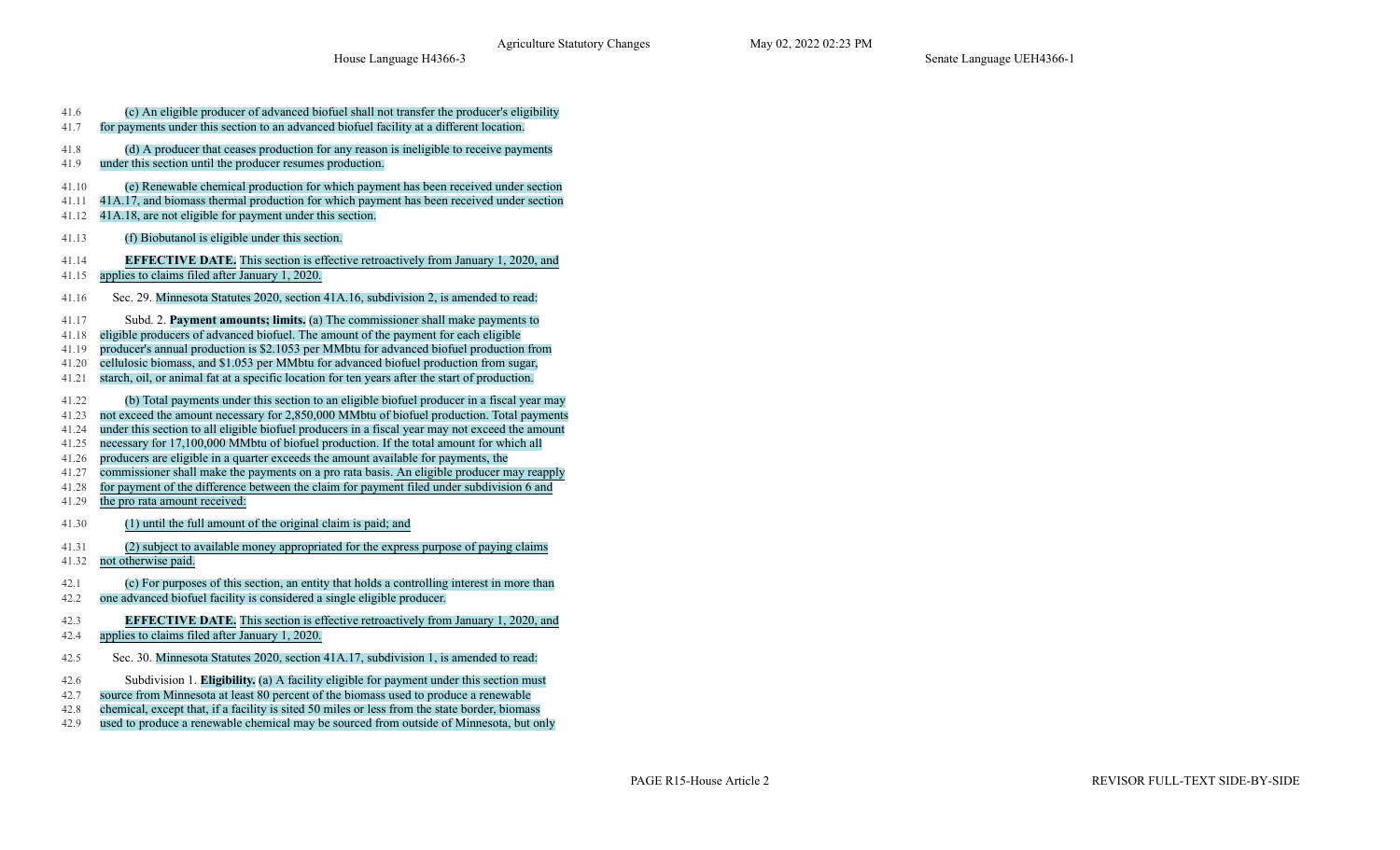| 42.10 | if at least 80 percent of the biomass is sourced from within a 100-mile radius of the facility         |
|-------|--------------------------------------------------------------------------------------------------------|
| 42.11 | or from within Minnesota. The facility must be located in Minnesota, must begin production             |
| 42.12 | at a specific location by $J$ <del>une 30, 2025</del> December 31, 2022, and must not begin production |
| 42.13 | of 250,000 pounds of chemicals quarterly before January 1, 2015. Eligible facilities include           |
| 42.14 | existing companies and facilities that are adding production capacity, or retrofitting existing        |
| 42.15 | capacity, as well as new companies and facilities. Eligible renewable chemical facilities              |
| 42.16 | must produce at least 250,000 pounds of renewable chemicals quarterly. Renewable                       |
| 42.17 | chemicals produced through processes that are fully commercial before January 1, 2000,                 |
| 42.18 | are not eligible.                                                                                      |
| 42.19 | (b) No payments shall be made for renewable chemical production that occurs after June                 |
| 42.20 | 30, 2035, for those eligible renewable chemical producers under paragraph (a), provided                |
| 42.21 | that an eligible producer may continue to receive payments equal to the difference between             |
| 42.22 | the claims for payment filed under subdivision 5 and the pro rata amount received as of                |
| 42.23 | June 30, 2035, until the full amounts of the original claims are paid.                                 |
| 42.24 | (c) An eligible producer of renewable chemicals shall not transfer the producer's eligibility          |
| 42.25 | for payments under this section to a renewable chemical facility at a different location.              |
| 42.26 | (d) A producer that ceases production for any reason is ineligible to receive payments                 |
| 42.27 | under this section until the producer resumes production.                                              |
| 42.28 | (e) Advanced biofuel production for which payment has been received under section                      |
| 42.29 | 41A.16, and biomass thermal production for which payment has been received under section               |
| 42.30 | 41A.18, are not eligible for payment under this section.                                               |
|       |                                                                                                        |
| 42.31 | <b>EFFECTIVE DATE.</b> This section is effective retroactively from January 1, 2020, and               |
| 42.32 | applies to claims filed after January 1, 2020.                                                         |
| 43.1  | Sec. 31. Minnesota Statutes 2020, section 41A.17, subdivision 2, is amended to read:                   |
| 43.2  | Subd. 2. Payment amounts; bonus; limits. (a) The commissioner shall make payments                      |
| 43.3  | to eligible producers of renewable chemicals located in the state. The amount of the payment           |
| 43.4  | for each producer's annual production is \$0.03 per pound of sugar-derived renewable                   |
| 43.5  | chemical, \$0.03 per pound of cellulosic sugar, starch, oil, or animal fat, and \$0.06 per pound       |
| 43.6  | of cellulosic-derived renewable chemical produced at a specific location for ten years after           |
| 43.7  | the start of production.                                                                               |
| 43.8  | (b) An eligible facility producing renewable chemicals using agricultural cellulosic                   |
| 43.9  | biomass is eligible for a 20 percent bonus payment for each pound produced from agricultural           |
| 43.10 | biomass that is derived from perennial crop or cover crop biomass.                                     |
| 43.11 | (c) Total payments under this section to an eligible renewable chemical producer in a                  |
| 43.12 | fiscal year may not exceed the amount necessary for 99,999,999 pounds of renewable                     |
| 43.13 | chemical production. Total payments under this section to all eligible renewable chemical              |
| 43.14 | producers in a fiscal year may not exceed the amount necessary for 599,999,999 pounds of               |
|       |                                                                                                        |

43.15 renewable chemical production. If the total amount for which all producers are eligible in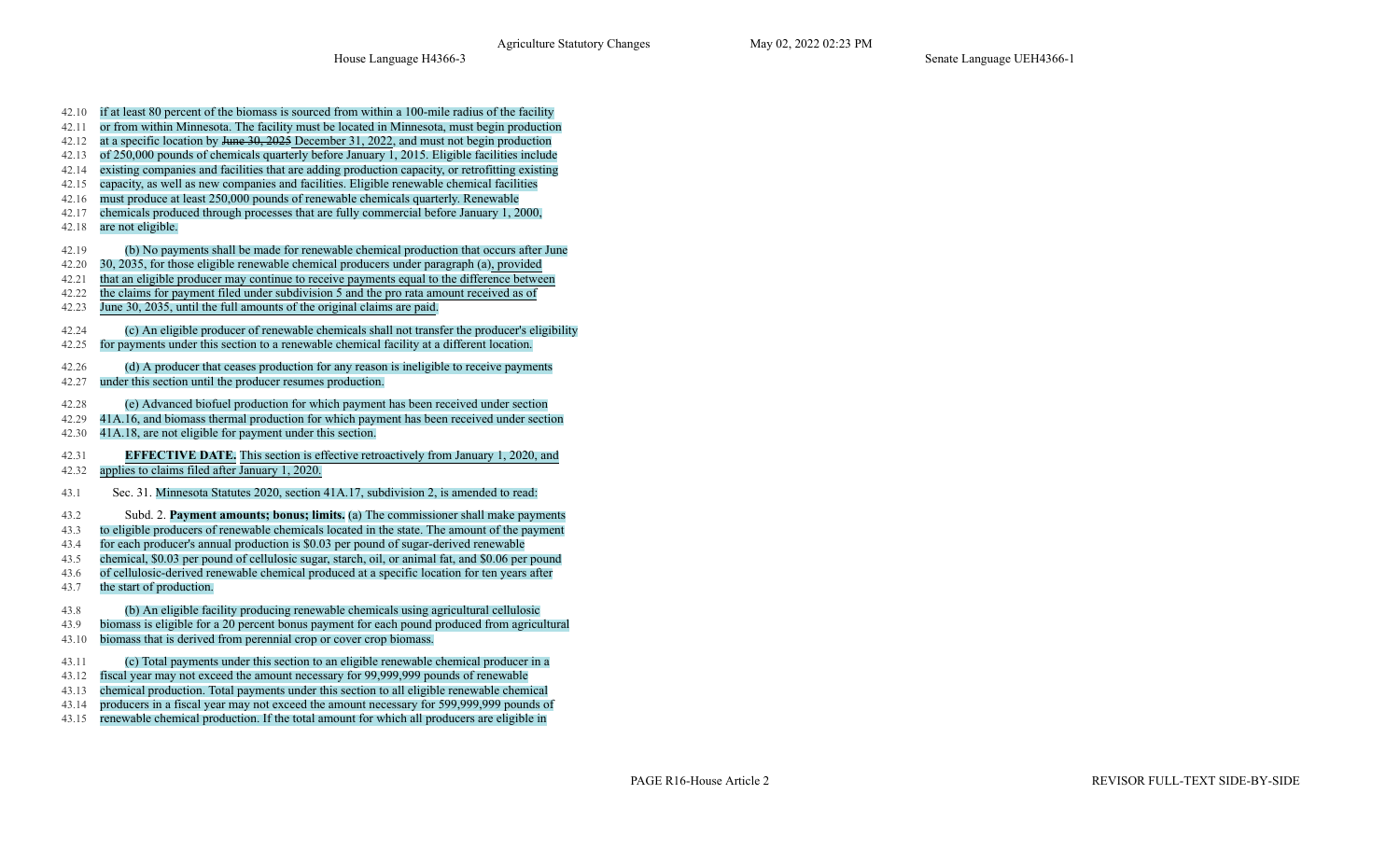| 43.16 | a quarter exceeds the amount available for payments, the commissioner shall make the            |
|-------|-------------------------------------------------------------------------------------------------|
| 43.17 | payments on a pro rata basis. An eligible producer may reapply for payment of the difference    |
| 43.18 | between the claim for payment filed under subdivision 5 and the pro rata amount received:       |
| 43.19 | (1) until the full amount of the original claim is paid; and                                    |
| 43.20 | (2) subject to available money appropriated for the express purpose of paying claims            |
| 43.21 | not otherwise paid.                                                                             |
| 43.22 | (d) An eligible facility may blend renewable chemicals with other chemicals that are            |
| 43.23 | not renewable chemicals, but only the percentage attributable to renewable chemicals in         |
| 43.24 | the blended product is eligible to receive payment.                                             |
| 43.25 | (e) For purposes of this section, an entity that holds a controlling interest in more than      |
| 43.26 | one renewable chemical production facility is considered a single eligible producer.            |
| 43.27 | <b>EFFECTIVE DATE.</b> This section is effective retroactively from January 1, 2020, and        |
| 43.28 | applies to claims filed after January 1, 2020.                                                  |
| 43.29 | Sec. 32. Minnesota Statutes 2020, section 41A.18, subdivision 1, is amended to read:            |
| 43.30 | Subdivision 1. Eligibility. (a) A facility eligible for payment under this section must         |
| 43.31 | source from Minnesota at least 80 percent of the biomass used for biomass thermal               |
| 43.32 | production, except that, if a facility is sited 50 miles or less from the state border, biomass |
| 44.1  | used for biomass thermal production may be sourced from outside of Minnesota, but only          |
| 44.2  | if at least 80 percent of the biomass is sourced from within a 100-mile radius of the facility, |
| 44.3  | or from within Minnesota. Biomass must be from agricultural or forestry sources. The            |
| 44.4  | facility must be located in Minnesota, must have begun production at a specific location by     |
| 44.5  | June 30, 2025 December 31, 2022, and must not begin before July 1, 2015. Eligible facilities    |
| 44.6  | include existing companies and facilities that are adding production capacity, or retrofitting  |
| 44.7  | existing capacity, as well as new companies and facilities. Eligible biomass thermal            |
| 44.8  | production facilities must produce at least 250 MMbtu of biomass thermal quarterly.             |
| 44.9  | (b) No payments shall be made for biomass thermal production that occurs after June             |
| 44.10 | 30, 2035, for those eligible biomass thermal producers under paragraph (a), provided that       |
| 44.11 | an eligible producer may continue to receive payments equal to the difference between the       |
| 44.12 | claims for payment filed under subdivision 5 and the pro rata amount received as of June        |
| 44.13 | 30, 2035, until the full amounts of the original claims are paid.                               |
| 44.14 | (c) An eligible producer of biomass thermal production shall not transfer the producer's        |
| 44.15 | eligibility for payments under this section to a biomass thermal production facility at a       |
| 44.16 | different location.                                                                             |
| 44.17 | (d) A producer that ceases production for any reason is ineligible to receive payments          |

44.18 under this section until the producer resumes production.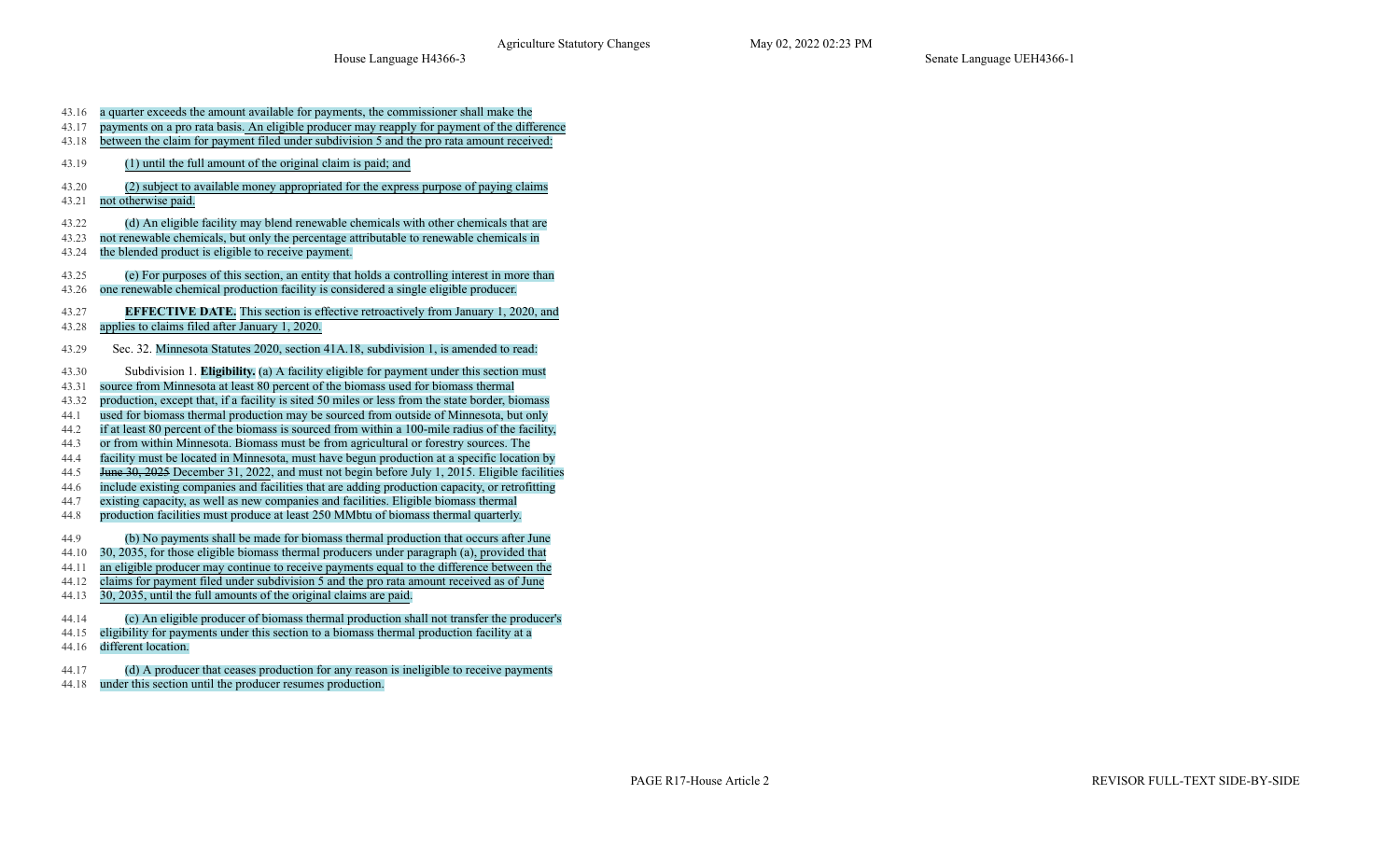| 44.19          | (e) Biofuel production for which payment has been received under section 41A.16, and                                                        |  |  |  |
|----------------|---------------------------------------------------------------------------------------------------------------------------------------------|--|--|--|
| 44.20<br>44.21 | renewable chemical production for which payment has been received under section 41A.17,<br>are not eligible for payment under this section. |  |  |  |
|                |                                                                                                                                             |  |  |  |
| 44.22          | <b>EFFECTIVE DATE.</b> This section is effective retroactively from January 1, 2020, and                                                    |  |  |  |
| 44.23          | applies to claims filed after January 1, 2020.                                                                                              |  |  |  |
| 44.24          | Sec. 33. Minnesota Statutes 2020, section 41A.18, subdivision 2, is amended to read:                                                        |  |  |  |
| 44.25          | Subd. 2. Payment amounts; bonus; limits; blending. (a) The commissioner shall make                                                          |  |  |  |
| 44.26          | payments to eligible producers of biomass thermal located in the state. The amount of the                                                   |  |  |  |
| 44.27          | payment for each producer's annual production is \$5.00 per MMbtu of biomass thermal                                                        |  |  |  |
| 44.28          | production produced at a specific location for ten years after the start of production.                                                     |  |  |  |
| 44.29          | (b) An eligible facility producing biomass thermal using agricultural cellulosic biomass                                                    |  |  |  |
| 44.30          | is eligible for a 20 percent bonus payment for each MMbtu produced from agricultural                                                        |  |  |  |
| 44.31          | biomass that is derived from perennial crop or cover crop biomass.                                                                          |  |  |  |
| 44.32          | (c) Total payments under this section to an eligible thermal producer in a fiscal year                                                      |  |  |  |
| 44.33          | may not exceed the amount necessary for 30,000 MMbtu of thermal production. Total                                                           |  |  |  |
| 45.1           | payments under this section to all eligible thermal producers in a fiscal year may not exceed                                               |  |  |  |
| 45.2           | the amount necessary for 150,000 MMbtu of total thermal production. If the total amount                                                     |  |  |  |
| 45.3           | for which all producers are eligible in a quarter exceeds the amount available for payments,                                                |  |  |  |
| 45.4           | the commissioner shall make the payments on a pro rata basis. An eligible producer may                                                      |  |  |  |
| 45.5           | reapply for payment of the difference between the claim for payment filed under subdivision                                                 |  |  |  |
| 45.6           | 5 and the pro rata amount received:                                                                                                         |  |  |  |
| 45.7           | (1) until the full amount of the original claim is paid; and                                                                                |  |  |  |
| 45.8           | (2) subject to available money appropriated for the express purpose of paying claims                                                        |  |  |  |
| 45.9           | not otherwise paid.                                                                                                                         |  |  |  |
| 45.10          | (d) An eligible facility may blend a cellulosic feedstock with other fuels in the biomass                                                   |  |  |  |
| 45.11          | thermal production facility, but only the percentage attributable to biomass meeting the                                                    |  |  |  |
| 45.12          | cellulosic forestry biomass requirements or agricultural cellulosic biomass sourcing plan is                                                |  |  |  |
| 45.13          | eligible to receive payment.                                                                                                                |  |  |  |
| 45.14          | (e) When a facility is eligible due to adding production capacity or retrofitting existing                                                  |  |  |  |
| 45.15          | capacity, the entire amount of biomass meeting the cellulosic forestry biomass requirements                                                 |  |  |  |
| 45.16          | or agricultural cellulosic biomass sourcing plan is assumed to have been used for the biomass                                               |  |  |  |
| 45.17          | thermal production from the added or retrofitted production capacity.                                                                       |  |  |  |
| 45.18          | (f) For purposes of this section, an entity that holds a controlling interest in more than                                                  |  |  |  |
| 45.19          | one biomass thermal production facility is considered a single eligible producer.                                                           |  |  |  |
| 45.20          | <b>EFFECTIVE DATE.</b> This section is effective retroactively from January 1, 2020, and                                                    |  |  |  |
| 45.21          | applies to claims filed after January 1, 2020.                                                                                              |  |  |  |
|                |                                                                                                                                             |  |  |  |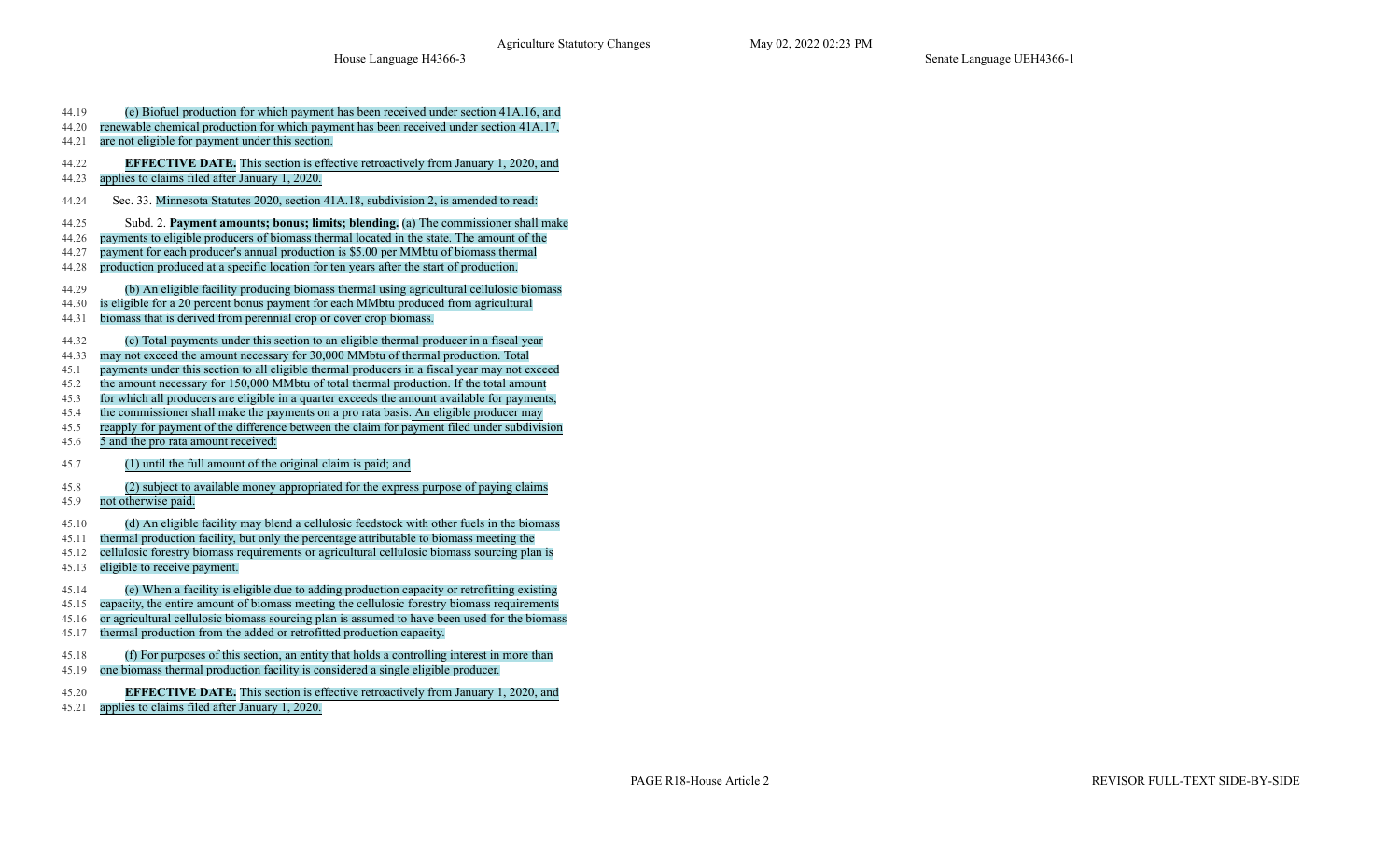- 45.22 Sec. 34. Minnesota Statutes 2021 Supplement, section 41A.19, is amended to read:
- 45.23 **41A.19 REPORT; INCENTIVE PROGRAMS.**
- 45.24 By January 15 each year, the commissioner shall report on the incentive programs under
- 45.25 sections 41A.16, 41A.17, 41A.18, 41A.20, and 41A.21 to the legislative committees with
- 45.26 jurisdiction over environment policy and finance and agriculture policy and finance. The
- 45.27 report shall include information on production and incentive expenditures under the
- 45.28 programs., as well as the following information that the commissioner must require of each
- 45.29 producer who receives a payment during the reporting period:
- 45.30 (1) the producer's business structure;
- 45.31 (2) the name and address of the producer's parent company, if any;
- 45.32 (3) a cumulative list of all financial assistance received from all grantors for the project;
- 46.1 (4) goals for the number of jobs created and progress in achieving these goals, which
- 46.2 may include separate goals for the number of part-time or full-time jobs, or, in cases where
- 46.3 job loss is specific and demonstrable, goals for the number of jobs retained;
- 46.4 (5) equity hiring goals and progress in achieving these goals;
- 46.5 (6) wage goals and progress in achieving these goals for all jobs created or maintained
- 46.6 by the producer;
- 46.7 (7) board member and executive compensation;
- 46.8 (8) evidence of compliance with environmental permits;
- 46.9 (9) the producer's intended and actual use of payments received from the commissioner;
- 46.10 and
- 46.11 (10) if applicable, the latest financial audit opinion statement produced by a certified
- 46.12 public accountant in accordance with standards established by the American Institute of
- 46.13 Certified Public Accountants.
- 46.14 Sec. 35. Minnesota Statutes 2021 Supplement, section 41A.21, subdivision 2, is amended 46.15 to read:
- 46.16 Subd. 2. **Eligibility.** (a) A facility eligible for payment under this section must source
- 46.17 at least 80 percent of its forest resources raw materials from Minnesota. The facility must
- 
- 46.19 for a specific location; must begin production have produced at least one OSB square foot<br>46.20 on a 3/8-inch nominal basis at a specific location by June 30, 2025 2026; and must not begin 37.7 on a 3/8-inch nominal
- 46.20 on a 3/8-inch nominal basis at a specific location by June 30, 2025 2026; and must not begin 37.7 on a 3/8-inch nominal basis at a specific location by June 30, 2025 2026; and must not be a 46.21 operating before Jan
- 46.21 operating before January 1, 2022. Eligible facilities must be new OSB construction sites 37.8 operating before January 1, 2022. Eligible facilities must be new OSB construction sites
- 46.22 with total capital investment in excess of \$250,000,000. Eligible OSB production facilities 37.9 with total capital investment in excess of \$250,000,000. Eligible OSB production facilities 46.23 must produce at least
- 46.23 must produce at least  $200,000,000,000,000$  OSB square feet on a 3/8-inch nominal basis 37.10
- 
- 37.1 Sec. 12. Minnesota Statutes 2021 Supplement, section 41A.21, subdivision 2, is amended 37.2 to read:
- 37.3 Subd. 2. **Eligibility.** (a) A facility eligible for payment under this section must source
- 37.4 at least 80 percent of its forest resources raw materials from Minnesota. The facility must
- 
- 46.18 be located in Minnesota; must begin construction activities by December 31, 2022 2023,<br>46.19 for a specific location; must begin production have produced at least one OSB square foot 37.6 for a specific location; mus
	-
	-
	-
	-
- 46.24 of OSB each year quarter. At least one product produced at the facility should be a 37.11 of OSB each year quarter. At least one product produced at the facility should be a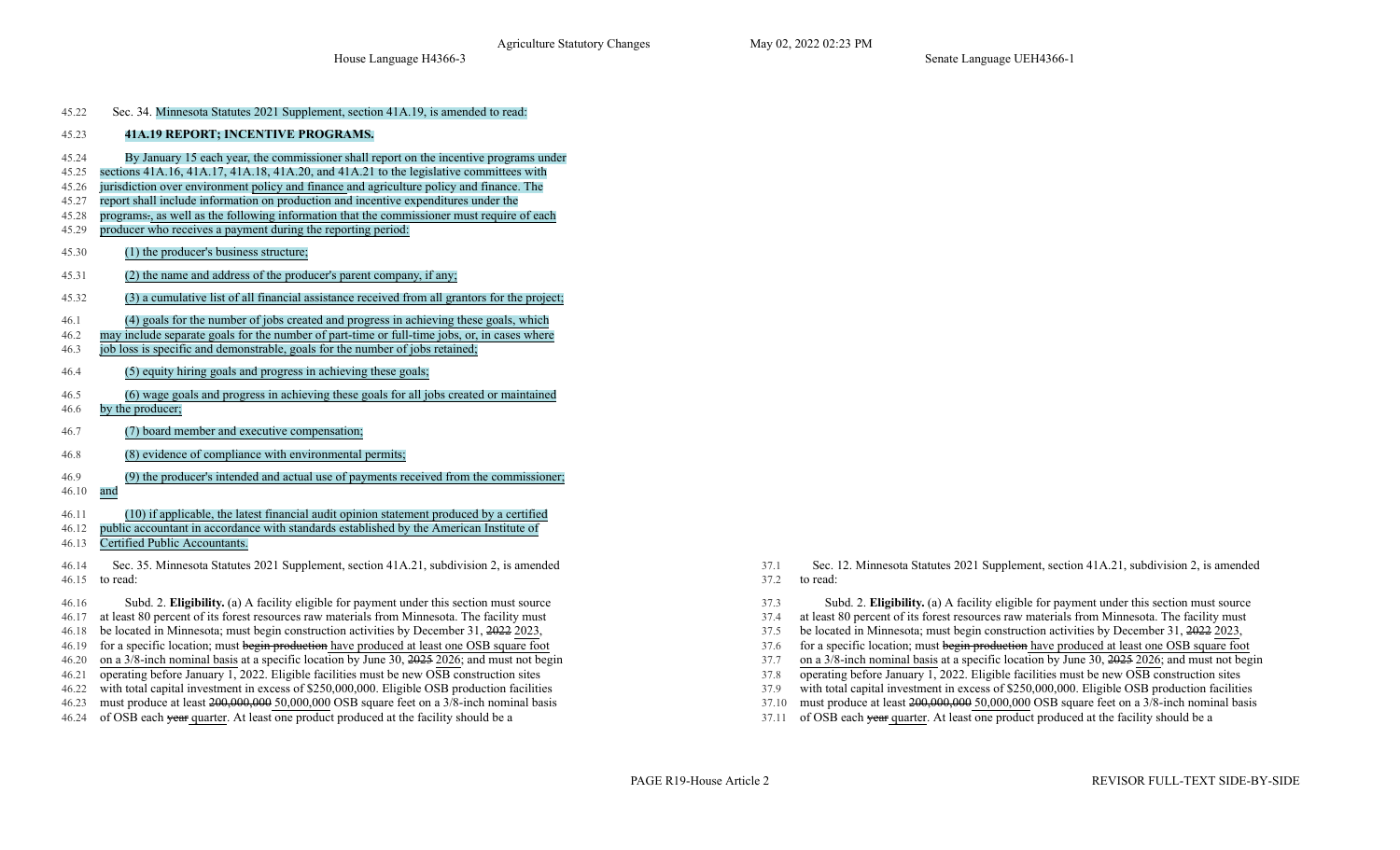- 46.25 wood-based wall or roof structural sheathing panel that has an integrated, cellulose-based
- 46.26 paper overlay that serves as a water resistive barrier.

46.27 (b) No payments shall be made for OSB production that occurs after June 30, 2036, for 46.28 those eligible producers under paragraph (a).

46.29 (c) An eligible producer of OSB shall not transfer the producer's eligibility for payments 46.30 under this section to a facility at a different location.

46.31 (d) A producer that ceases production for any reason is ineligible to receive payments 46.32 under this section until the producer resumes production.

- 47.1 Sec. 36. Minnesota Statutes 2021 Supplement, section 41A.21, subdivision 6, is amended 47.2 to read:
- 47.3 Subd. 6. **Appropriation.** (a) In fiscal year 2025, a sum sufficient to make the payments
- 47.4 required by this section, not to exceed \$1,500,000, is appropriated from the general fund to
- 47.5 the commissioner. This is a onetime appropriation.
- 47.6 (b) From fiscal year 2026 through fiscal year 2034, a sum sufficient to make the payments
- 47.7 required by this section, not to exceed \$3,000,000 in a fiscal year, is annually appropriated
- 47.8 from the general fund to the commissioner.
- 47.9 (c) The commissioner may use up to 6.5 percent of this appropriation for costs incurred
- 47.10 to administer the program.

- 47.11 Sec. 37. Minnesota Statutes 2020, section 41B.047, subdivision 3, is amended to read:
- 47.12 Subd. 3. **Eligibility.** To be eligible for this program, a borrower must:
- 47.13 (1) meet the requirements of section 41B.03, subdivision 1;
- 47.14 (2) certify that the damage or loss was (i) sustained within a county that was the subject
- 47.15 of a state or federal disaster declaration; (ii) due to the confirmed presence of a highly
- 47.16 contagious animal disease in Minnesota; (iii) due to an infectious human disease for which
- 47.17 the governor has declared a peacetime emergency; or (iv) due to an emergency as determined
- 47.18 by the authority;
- 47.19 (3) demonstrate an ability to repay the loan; and
- 47.20 (4) have received at least  $50\,20$  percent of average annual gross income from farming
- 47.21 for in the past three years year.
- 37.12 wood-based wall or roof structural sheathing panel that has an integrated, cellulose-based
- 37.13 paper overlay that serves as a water resistive barrier.
- 37.14 (b) No payments shall be made for OSB production that occurs after June 30, 2036, for 37.15 those eligible producers under paragraph (a).
- 37.16 (c) An eligible producer of OSB shall not transfer the producer's eligibility for payments 37.17 under this section to a facility at a different location.
- 37.18 (d) A producer that ceases production for any reason is ineligible to receive payments
- 37.19 under this section until the producer resumes production.

- 37.20 Sec. 13. Minnesota Statutes 2020, section 41B.025, is amended by adding a subdivision
- 37.21 to read:
- 37.22 Subd. 10. **Timely decisions.** The authority must make a decision on a completed loan
- 37.23 application submitted by a borrower or eligible agricultural lender within ten business days.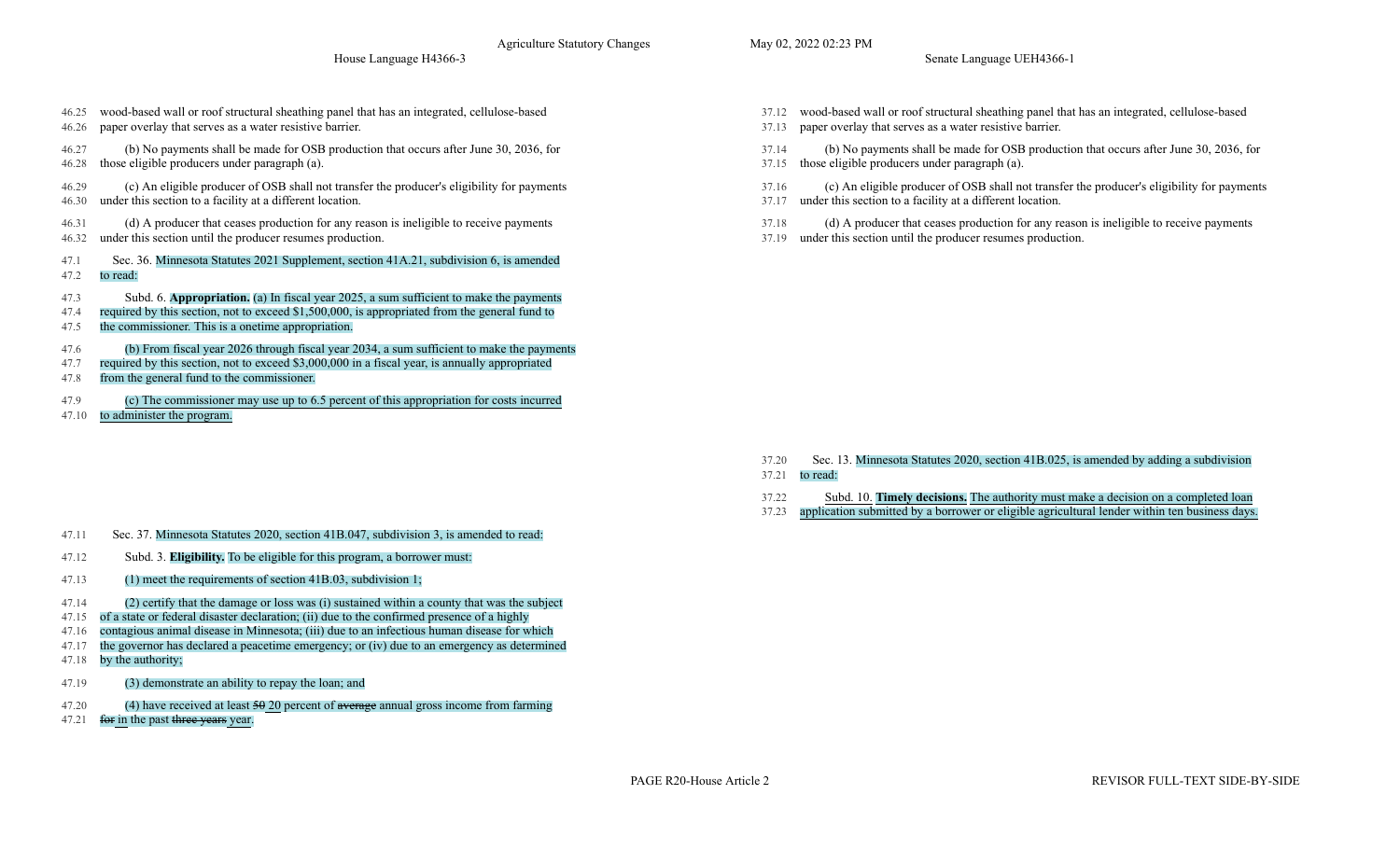| 47.22 | Sec. 38. Minnesota Statutes 2020, section 223.17, subdivision 4, is amended to read:          | 37.24 | Sec. 14. Minnesota Statutes 2020, section 223.17, subdivision 4, is amended to read:          |
|-------|-----------------------------------------------------------------------------------------------|-------|-----------------------------------------------------------------------------------------------|
| 47.23 | Subd. 4. Bond. (a) Except as provided in paragraphs (c) to (e), before a grain buyer's        | 37.25 | Subd. 4. Bond. (a) Except as provided in paragraphs (c) to (e), before a grain buyer's        |
| 47.24 | license is issued, the applicant for the license must file with the commissioner a bond in a  | 37.26 | license is issued, the applicant for the license must file with the commissioner a bond in a  |
| 47.25 | penal sum prescribed by the commissioner but not less than the following amounts:             | 37.27 | penal sum prescribed by the commissioner but not less than the following amounts:             |
| 47.26 | $(1)$ \$10,000 for grain buyers whose gross annual purchases are \$100,000 or less;           | 37.28 | $(1)$ \$10,000 for grain buyers whose gross annual purchases are \$100,000 or less;           |
| 47.27 | (2) \$20,000 for grain buyers whose gross annual purchases are more than \$100,000 but        | 37.29 | (2) \$20,000 for grain buyers whose gross annual purchases are more than \$100,000 but        |
| 47.28 | not more than \$750,000;                                                                      |       | 37.30 not more than \$750,000;                                                                |
| 47.29 | (3) \$30,000 for grain buyers whose gross annual purchases are more than \$750,000 but        | 38.1  | (3) \$30,000 for grain buyers whose gross annual purchases are more than \$750,000 but        |
| 47.30 | not more than \$1,500,000;                                                                    | 38.2  | not more than \$1,500,000;                                                                    |
| 48.1  | (4) \$40,000 for grain buyers whose gross annual purchases are more than \$1,500,000          | 38.3  | (4) \$40,000 for grain buyers whose gross annual purchases are more than \$1,500,000          |
| 48.2  | but not more than \$3,000,000;                                                                | 38.4  | but not more than \$3,000,000;                                                                |
| 48.3  | (5) \$50,000 for grain buyers whose gross annual purchases are more than \$3,000,000          | 38.5  | (5) \$50,000 for grain buyers whose gross annual purchases are more than \$3,000,000          |
| 48.4  | but not more than \$6,000,000;                                                                | 38.6  | but not more than \$6,000,000;                                                                |
| 48.5  | (6) \$70,000 for grain buyers whose gross annual purchases are more than \$6,000,000          | 38.7  | $(6)$ \$70,000 for grain buyers whose gross annual purchases are more than \$6,000,000        |
| 48.6  | but not more than \$12,000,000;                                                               | 38.8  | but not more than $$12,000,000;$                                                              |
| 48.7  | (7) \$125,000 for grain buyers whose gross annual purchases are more than \$12,000,000        | 38.9  | (7) \$125,000 for grain buyers whose gross annual purchases are more than \$12,000,000        |
| 48.8  | but not more than \$24,000,000; and                                                           |       | 38.10 but not more than \$24,000,000; and                                                     |
| 48.9  | (8) \$150,000 for grain buyers whose gross annual purchases exceed \$24,000,000.              | 38.11 | (8) \$150,000 for grain buyers whose gross annual purchases exceed \$24,000,000.              |
| 48.10 | (b) The amount of the bond shall be based on the most recent gross annual grain purchase      | 38.12 | (b) The amount of the bond shall be based on the most recent gross annual grain purchase      |
| 48.11 | report of the grain buyer.                                                                    | 38.13 | report of the grain buyer.                                                                    |
| 48.12 | (c) A first-time applicant for a grain buyer's license shall file a \$50,000 bond with the    | 38.14 | (c) A first-time applicant for a grain buyer's license shall file a \$50,000 bond with the    |
| 48.13 | commissioner. This bond shall remain in effect for the first year of the license. Thereafter, | 38.15 | commissioner. This bond shall remain in effect for the first year of the license. Thereafter, |
| 48.14 | the licensee shall comply with the applicable bonding requirements contained in paragraph     | 38.16 | the licensee shall comply with the applicable bonding requirements contained in paragraph     |
| 48.15 | (a), clauses $(1)$ to $(8)$ .                                                                 | 38.17 | (a), clauses $(1)$ to $(8)$ .                                                                 |
| 48.16 | (d) In lieu of the bond required by this subdivision the applicant may deposit with the       | 38.18 | (d) In lieu of the bond required by this subdivision the applicant may deposit with the       |
| 48.17 | commissioner of management and budget an irrevocable bank letter of credit as defined in      | 38.19 | commissioner of management and budget an irrevocable bank letter of credit as defined in      |
| 48.18 | section 336.5-102, in the same amount as would be required for a bond.                        | 38.20 | section 336.5-102, in the same amount as would be required for a bond.                        |
| 48.19 | (e) A grain buyer who purchases grain immediately upon delivery solely with cash; a           | 38.21 | (e) A grain buyer who purchases grain immediately upon delivery solely with cash; a           |
| 48.20 | certified check; a cashier's check; or a postal, bank, or express money order is exempt from  | 38.22 | certified check; a cashier's check; or a postal, bank, or express money order is exempt from  |
| 48.21 | this subdivision if the grain buyer's gross annual purchases are \$100,000 \$250,000 or less. | 38.23 | this subdivision if the grain buyer's gross annual purchases are \$100,000 or less.           |
| 48.22 | (f) Bonds must be continuous until canceled. To cancel a bond, a surety must provide          | 38.24 | (f) Bonds must be continuous until canceled. To cancel a bond, a surety must provide          |
| 48.23 | 90 days' written notice of the bond's termination date to the licensee and the commissioner.  | 38.25 | 90 days' written notice of the bond's termination date to the licensee and the commissioner.  |
|       |                                                                                               | 38.26 | <b>EFFECTIVE DATE.</b> This section is effective the day following final enactment.           |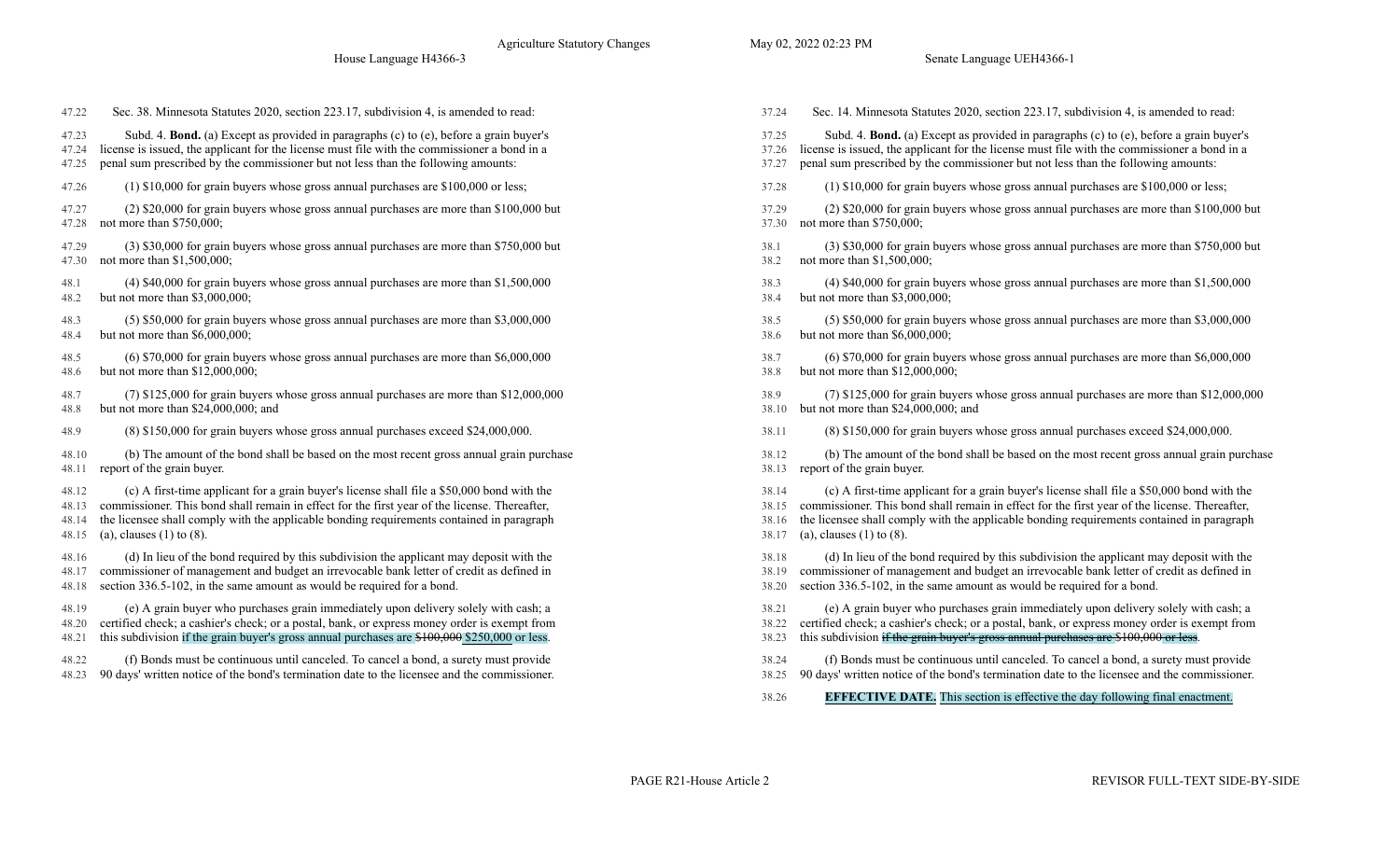48.25 Subd. 6. **Financial statements.** (a) Except as allowed in paragraph (c), a grain buyer 48.26 licensed under this chapter must annually submit to the commissioner a financial statement

- 48.27 prepared in accordance with generally accepted accounting principles. The annual financial
- 48.28 statement required under this subdivision must also:
- 48.29 (1) include, but not be limited to the following: 39.1 (1) include, but not be limited to the following:
- 
- 48.31 (ii) a statement of income (profit and loss); 39.3 (ii) a statement of income (profit and loss);
- 
- 49.2 (iv) a statement of changes in financial position; and 39.5 (iv) a statement of changes in financial position; and
- 49.3 (v) a statement of the dollar amount of grain purchased in the previous fiscal year of the 49.4 grain buyer;
- 49.5 (2) be accompanied by a compilation report of the financial statement that is prepared
- 49.6 by a grain commission firm or a management firm approved by the commissioner or by an
- 49.7 independent public accountant, in accordance with standards established by the American
- 49.8 Institute of Certified Public Accountants;
- 49.9 (3) be accompanied by a certification by the chief executive officer or the chief executive
- 49.10 officer's designee of the licensee, and where applicable, all members of the governing board
- 49.11 of directors under penalty of perjury, that the financial statement accurately reflects the
- 49.12 financial condition of the licensee for the period specified in the statement;
- 49.13 (4) for grain buyers purchasing under  $$5,000,000$  \$7,500,000 of grain annually, be
- 49.14 reviewed by a certified public accountant in accordance with standards established by the
- 49.15 American Institute of Certified Public Accountants, and must show that the financial
- 49.16 statements are free from material misstatements; and
- 49.17 (5) for grain buyers purchasing  $$5,000,000$   $\geq 7,500,000$  or more of grain annually, be
- 49.18 audited by a certified public accountant in accordance with standards established by the
- 49.19 American Institute of Certified Public Accountants and must include an opinion statement 49.20 from the certified public accountant.
- 49.21 (b) Only one financial statement must be filed for a chain of warehouses owned or
- 49.22 operated as a single business entity, unless otherwise required by the commissioner. All
- 49.23 financial statements filed with the commissioner are private or nonpublic data as provided 49.24 in section 13.02.
- 49.25 (c) A grain buyer who purchases grain immediately upon delivery solely with cash; a 49.26 certified check; a cashier's check; or a postal, bank, or express money order is exempt from
- 49.27 this subdivision if the grain buyer's gross annual purchases are  $$100,000$  \$250,000 or less.
- 
- 38.28 Subd. 6. **Financial statements.** (a) Except as allowed in paragraph (c), a grain buyer
- 38.29 licensed under this chapter must annually submit to the commissioner a financial statement
- 38.30 prepared in accordance with generally accepted accounting principles. The annual financial 38.31 statement required under this subdivision must also:
- 
- 
- 48.30 (i) a balance sheet; 39.2 (i) a balance sheet;
	-
- 49.1 (iii) a statement of retained earnings; 39.4 (iii) a statement of retained earnings;
	-
	- 39.6 (v) a statement of the dollar amount of grain purchased in the previous fiscal year of the 39.7 grain buyer;
	- 39.8 (2) be accompanied by a compilation report of the financial statement that is prepared
	- 39.9 by a grain commission firm or a management firm approved by the commissioner or by an
	- 39.10 independent public accountant, in accordance with standards established by the American
	- 39.11 Institute of Certified Public Accountants;
	- 39.12 (3) be accompanied by a certification by the chief executive officer or the chief executive
	- 39.13 officer's designee of the licensee, and where applicable, all members of the governing board
	- 39.14 of directors under penalty of perjury, that the financial statement accurately reflects the
	- 39.15 financial condition of the licensee for the period specified in the statement;
	- 39.16 (4) for grain buyers purchasing under  $$5,000,000$  \$7,500,000 of grain annually, be
	- 39.17 reviewed by a certified public accountant in accordance with standards established by the
	- 39.18 American Institute of Certified Public Accountants, and must show that the financial
	- 39.19 statements are free from material misstatements; and
	- $39.20$  (5) for grain buyers purchasing  $$5,000,000$  or more of grain annually, be
	- 39.21 audited by a certified public accountant in accordance with standards established by the
	- 39.22 American Institute of Certified Public Accountants and must include an opinion statement
	- 39.23 from the certified public accountant.
	- 39.24 (b) Only one financial statement must be filed for a chain of warehouses owned or
	- 39.25 operated as a single business entity, unless otherwise required by the commissioner. All
	- 39.26 financial statements filed with the commissioner are private or nonpublic data as provided 39.27 in section 13.02.
	- 39.28 (c) A grain buyer who purchases grain immediately upon delivery solely with cash; a
	- 39.29 certified check; a cashier's check; or a postal, bank, or express money order is exempt from
	- 39.30 this subdivision if the grain buyer's gross annual purchases are \$100,000 or less.